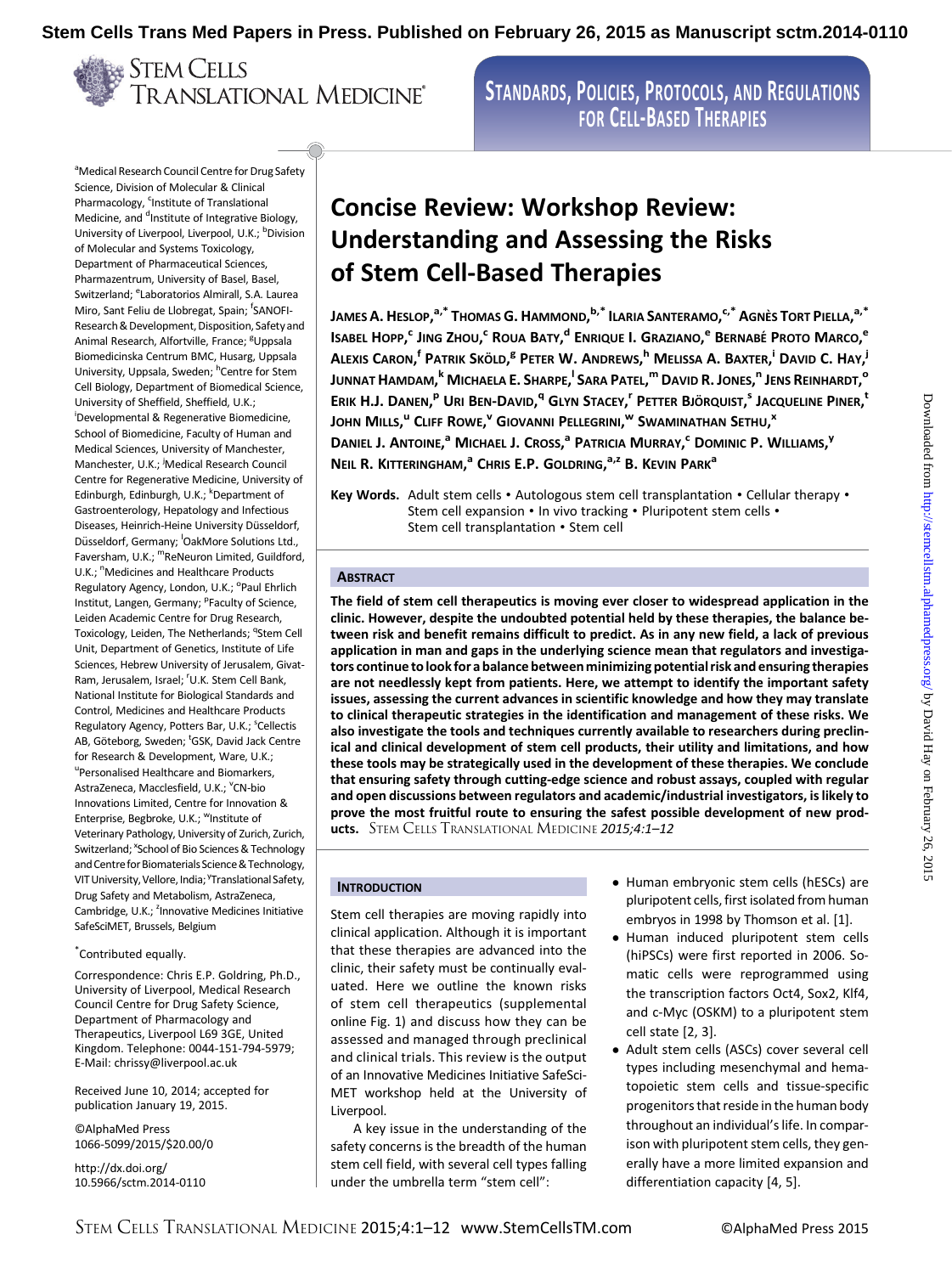Some adult stem cell-based therapies are clinically available, such as bone marrow or cord blood transplants containing hematopoietic stem cells [6, 7], skin grafts for burns [8], and mesenchymal stem cells for graft-versus-host disease (GVHD) in children (Canada and New Zealand) [9].

Additionally, more than 3,000 trials associated with stem cells are currently collated in the World Health Organization International Clinical Trials Registry Platform. The majority of these are adult stem cell-based therapies, likely attributable to the longer established use of these cells.

The registry also includes the first pluripotent-based therapies to be subjected to clinical trials; Table 1 highlights the narrow scope of these hESC/hiPSC-derived therapeutics, with 8 of the 9 treatments associated with macular dystrophy or degeneration, including the recently approved first human trial using hiPSCs [10]. Use of the eye as a first application of these cells is ideal: the graft size required is small, retinal pigment epithelial cells are easily differentiated to high purity, and the grafts can be visualized noninvasively, all contributing to a lower risk profile than hESC/hiPSC grafts in less accessible organs [11, 12]. Other iPSCrelated trials listed on the registry are related to the generation of genotype- or disease-specific iPSC lines for use as disease/ genotype models and stem cell banks, highlighting the broad appeal of hiPSCs.

Despite the basic technology being in place to produce a wider range of therapies, many aspects of the field, including safety, remain incompletely understood, contributing to the cautious translation from theoretical benefits to clinical application.

# STEM CELL RISK FACTORS

#### Tumorigenic Potential

A major concern over the use of stem cell therapies is the perceived risk of tumorigenicity. This is exemplified by the investigation of a tumor that developed four years after fetal neural stem cell transplantation for ataxia telangiectasia [13]. Subsequent analysis found that the tumor was derived from the transplanted material. Similar cases have also been reported in the treatment of spinal injury with olfactory mucosal cell transplantation; following presentation with back pain 8 years after the treatment, the patient was found to have developed a mucosal-like mass at the transplant location [14]. This study is particularly pertinent given that the treatment used adult stem cells, which are often considered to be less tumorigenic than fetal or pluripotent stem cells, and the recent groundbreaking treatment of spinal injury with olfactory ensheathing cells [15]. In this study, the authors report no adverse effects after 19 months; however, tumors from stem cell grafts can arise many years after transplantation, highlighting the need for extensive follow-up programs to reduce patient risk.

The capacity for undifferentiated pluripotent stem cells to form teratomas in vivo is of particular concern [16]. Therefore, these cells will be differentiated before transplantation. However, the risk remains that not all cells will be fully differentiated. One study showed that despite functional liver engraftment, hESC-derived hepatocyte-like cells transplanted into immunocompromised mice developed splenic and liver tumors containing endodermal and mesodermal cell types [17]. Teratomas have also been shown to be able to form from as little as 0.2% SSEA-1 positive pluripotent cells, demonstrating that even at high levels of purity, teratoma formation potential remains [18].

It is therefore vital to prevent undifferentiated cells passing through to the differentiated cell population. Techniques to address this problem include small molecules targeting stearoyl-CoA desaturase-1, which selectively causes cell death in undifferentiated iPSC/ESCs [19]. However, current analytical techniques are not reliably sensitive enough to detect the removal of all pluripotent cells [20]. Therefore, it is important to take other factors, such as the disease and the number of cells transplanted, into account, because these factors will likely alter the chances of subsequent teratoma formation [21]. Recent work has alleviated some concerns; a nonhuman primate model for autologous transplants showed that iPSC-derived mesodermal stromal-like cells went on to form functional tissue, without teratoma formation [22].

Human studies are the only true way to ascertain the teratoma risk in man. The first human studies were conducted by Geron in 2009 [23], using hESC-derived oligodendrocyte progenitor cells for spinal injury treatment. The trials were halted for financial reasons, but in the few patients treated, no tumors have been reported [24]. Clinical trials investigating the use of hESCand iPSC-derived retinal pigmented epithelial cells in macular degeneration are currently ongoing [11] and just starting [10], respectively, with no tumor formation reported as yet. If successful, these trials are likely to alleviate some of the concerns surrounding tumorigenesis from pluripotent stem cells.

Pluripotent cells can be cultured indefinitely in vitro, making scale-up relatively straightforward. However, during expansion the cells are susceptible to chromosomal aberrations and karyotype abnormalities [25–32], potentially because of the artificial conditions in which the cells are cultured, increasing the potential for post-transplant malignancy. Pioneering work has investigated these aberrations, commonly found at chromosomes 1, 12, 17, and 20, at higher resolution; however, it remains to be seen whether the "culprit" genes can be identified for screening [26–28, 30–36]. It is clear that smaller genomic changes also occur, often at a level not readily detected by standard G-banding [26]; the significance of these changes to safety is unclear. Much work has been focused on the removal of pluripotent stem cells from the transplanted material; however, techniques that allow for the removal for genotypically compromised cells would be of equal benefit to the therapeutic safety profile [37]. Karyotypical changes are not limited to pluripotent cells, with ASCs also thought to develop abnormalities during in vitro culture [34]; however, these findings have been debated, as demonstrated by the correspondence between Sensebé et al. [38] and Ben-David et al. [39].

iPSCs have additional safety concerns. The development of nonintegrative reprogramming techniques using direct transfection of proteins or mRNAs, Sendai viruses, or episomal plasmids has reduced concerns regarding incomplete promoter silencing and genomic disruptions of traditional techniques [40–43]. Some have also replaced the potentially oncogenic OSKM reprogramming factors with Sall4, Nanog, Esrrb, and Lin28 [44]; these factors are thought to be less efficient but derive higher quality iPSCs with reduced aberrations in histone variant 2A.X, which has been shown to be a key determinant of iPSC/ESC quality and developmental potential [45]. Others have used microRNAs and small molecules to reprogram somatic cells [46, 47]; however, at the time of writing, these reports are yet to be replicated.

Additional studies investigating the genomic integrity of iPSCs have shown that DNA damage sustained during reprogramming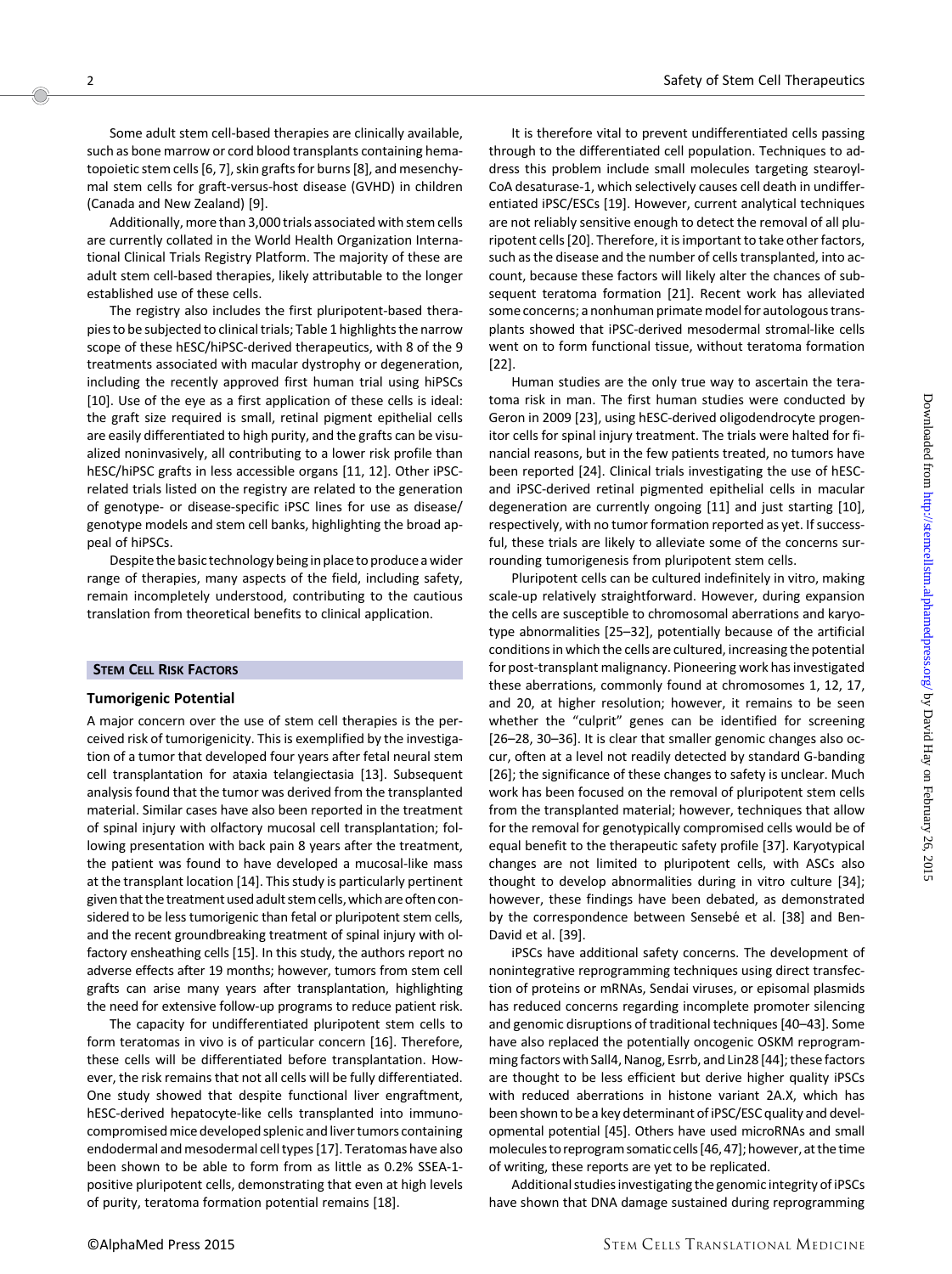Table 1. Pluripotent stem cells clinical trials (phases I–III) listed in the International Clinical Trial Registry Platform by the World Health Organization

| <b>ICTRP Trial</b> | <b>Disease</b>                                   | Cell type                                           | Trail<br>stage | Country     | <b>Financial support</b>                  | <b>Registration date</b><br>(month/day/year) |
|--------------------|--------------------------------------------------|-----------------------------------------------------|----------------|-------------|-------------------------------------------|----------------------------------------------|
| NCT02122159        | Myopic macular<br>degeneration                   | hESC-derived retinal<br>pigmented epithelial cells  | 1/11           | <b>USA</b>  | University of California,<br>Los Angeles  | 4/1/2014                                     |
| JPRN-UMIN000011929 | Exudative age-related<br>macular degeneration    | hiPSC-derived retinal<br>pigmented epithelial cells |                | Japan       | <b>RIKEN</b>                              | 10/2/2013                                    |
| NCT02057900        | Ischemic heart disease                           | hESC-derived CD15+ Isl-1+<br>progenitors            |                | France      | Assistance Publique-<br>Hôpitaux de Paris | 9/17/2013                                    |
| NCT01691261        | Acute wet age-related<br>macular degeneration    | hESC-derived retinal<br>pigmented epithelial cells  |                | USA/U.K.    | Pfizer                                    | 9/19/2012                                    |
| NCT01674829        | Advanced dry age-related<br>macular degeneration | hESC-derived retinal<br>pigmented epithelial cells  | 1/11           | South Korea | CHA Bio & Diostech                        | 8/22/2012                                    |
| NCT01625559        | Stargardt's macular<br>dystrophy                 | hESC-derived retinal<br>pigmented epithelial cells  |                | South Korea | CHA Bio & Diostech                        | 6/18/2012                                    |
| NCT01469832        | Stargardt's macular<br>dystrophy                 | hESC-derived retinal<br>pigmented epithelial cells  | 1/11           | U.K.        | Advanced Cell Technology                  | 11/08/2011                                   |
| NCT01344993        | Advanced dry age-related<br>macular degeneration | hESC-derived retinal<br>pigmented epithelial cells  | 1/11           | <b>USA</b>  | Advanced Cell Technology                  | 4/28/2011                                    |
| NCT01345006        | Stargardt's macular<br>dystrophy                 | hESC-derived retinal<br>pigmented epithelial cells  | 1/11           | <b>USA</b>  | <b>Advanced Cell Technology</b>           | 4/28/2011                                    |

Abbreviations: hESC, human embryonic stem cell; ICTRP, International Clinical Trial Registry Platform.

may not be fully repaired in the resulting cells [48]. Furthermore, reprogramming cord blood cells reduced the number of DNA mutations when compared with dermal fibroblasts [49], suggesting that reprogramming from neonatal or more stem-like cells may be theoretically safer, albeit more challenging to obtain.

#### Immunogenic Potential

Maintaining functional immunologic tolerance of stem cells and their derivatives is crucial. Rejection is considered to be due to a mismatch in expression of human leukocyte antigens (HLA), minor histocompatibility complex (mHC) antigens, and ABO blood group antigens following allogeneic transplant [\(supplemental](http://stemcellstm.alphamedpress.org/lookup/suppl/doi:10.5966/sctm.2014-0110/-/DC1) [online Fig. 2](http://stemcellstm.alphamedpress.org/lookup/suppl/doi:10.5966/sctm.2014-0110/-/DC1)). Generally, allogeneic matching for both HLA and mHC is not feasible because of extensive polymorphisms.

Undifferentiated ASC immunogenicity studies are particularly important, because, unlike pluripotent cells, they can be administered without differentiation. Mesenchymal stem cells (MSCs) have a unique capacity amongst ASCs to modulate the immune response through a HLA-independent [50] dampening of inflammatory cytokine release [51–53]. Additional low HLA-I and no extracellular HLA-II [51] alongside little or no expression of B- and T-cell costimulatory molecules [54, 55] on MSCs suggest a potential to both modulate and avoid immune surveillance.

Other ASCs, such as hematopoietic stem cells (HSCs), have also demonstrated some immune avoidance capabilities [56, 57], but allogeneic transplants are still susceptible to rejection [58]. Moreover, the vast experience with the use of allogeneic HSC transplants for the treatment of haematological malignancies and other conditions has shown the potential for GVHD as a result of allogeneic T-cell infiltration from the graft. This represents a major risk factor and cause of patient morbidity and mortality, with ∼15% of allogeneic HSC transplants resulting in fatalities [59]. This is a large and important topic that is wellreviewed by Blazar et al. [60]. Interestingly, MSCs have been used for the treatment of GVHD (Prochymal) [9, 61, 62]. This has led some to suggest that MSCs could be used as part of the stem cell transplant to reduce the potential for both GVHD and graft rejection [63].

Because of tumorigenic risk, clinical administration of pluripotent stem cells is likely to be in the form of a differentiated population; thus any immunogenic assessment should focus on the differentiated product [64]. It is generally accepted that there is little to no rejection in autologous cells, even following in vitro culture. Therefore, research has focused on developing stem cells, which are genetically identical to the recipient. Recently, somatic cell nuclear transfer was achieved in humans, allowing for the isolation of hESCs expressing the donor genotype [65, 66].

iPSC-based therapy remains the most promising technique for realizing pluripotent autologous therapy. Although initial reports suggested immunogenicity in syngeneic transplants [67], two subsequent studies found no evidence of acute or chronic immunogenicity toward differentiated iPSCs (both spontaneous and directed) [68, 69]. Further, de Almeida et al. [70] reported that, in contrast to rejected iPSCs, syngeneic iPSCderived endothelial cells were accepted in mice, demonstrating a comparable tolerogenic response to syngeneic primary endothelial cells. Direct comparison of autologous and allogeneic transplanted iPSC-derived neurons in nonhuman primates also revealed minimal immune response in autologous transplants, whereas allogeneic transplants were immunogenic [71]. Therefore, current evidence points toward immunological tolerance of autologous terminally differentiated transplanted stem cells.

The time scale and costs associated with personalized therapies may mean that they are used as an alternative option when HLA matching cannot be achieved from stem cell banks containing carefully selected donor cell lines [72–74]. A second consideration is for disorders in which their etiology is genetically linked and whether patient-derived transplanted material containing the diseased genotype would have therapeutic efficacy; autologous cells in such cases may require gene therapy.

One method of dealing with the immune response to cell grafts is encapsulation [75, 76]. Encapsulation reduces interaction with immune cells and consequently reduces the risk of rejection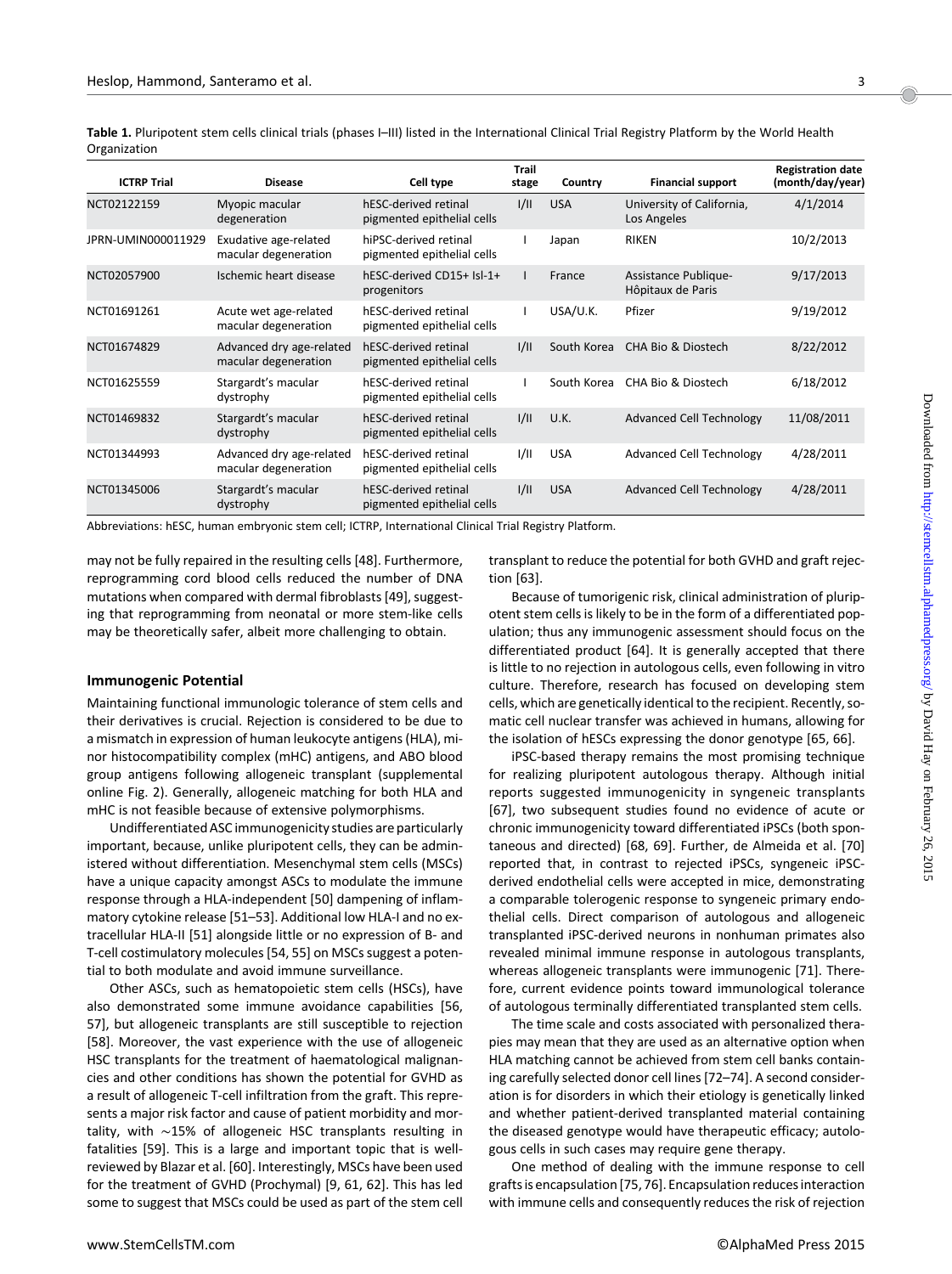while maintaining efficacy through the movement of factors (e.g., cytokines) across a semipermeable membrane. Furthermore, encapsulation may also prevent tumors from reaching tissues outside the capsule. Such techniques are currently being developed for use in diseases such as diabetes and may represent an elegant solution to a complex problem [77–80]. Notwithstanding the clear potential, the development of such a system is not trivial, and despite sustained efforts and sequential developments, the translation to a clinically effective technology has yet to be achieved [81].

Another immunological consideration is the culture and manufacturing conditions. For example, fetal bovine serum and sialic acid derivative Neu5G from mouse feeder layers have both been shown to alter the immunogenicity of stem cells [82, 83]. Therefore, certified animal component-free products should be used wherever possible.

# Biodistribution

Biodistribution encompasses the risks associated with the migration, distribution, engraftment, and long-term survival of the transplanted material. Different routes of administration result in differential dissemination patterns and risks. Systemic administration can lead to cells becoming entrapped in the lung or microvasculature, causing dangerous side effects, such as the pulmonary emboli reported following intravenous administration of adipose tissue-derived stem cells [84]. Administration in a feeding artery of the target tissue has been proposed to reduce these risks [85]; however, the risk of microvascular occlusions remain. Direct transplant to the targeted organ/area may reduce these risks [86, 87]; however, this is likely to be location-dependent and may require invasive surgery, for example, in the liver. Therefore, the chosen method must consider the target pathology, therapeutic objectives, and the patient risk-benefit profile [88, 89].

Once administered, up to 90% of transplanted cells are lost because of physical stress, inflammation, hypoxia, anoikis, or immunogenic rejection [20, 90]. To achieve therapeutic efficacy, large numbers of cells may therefore be required, increasing the risk of teratoma formation [21] or ectopic engraftment. Thus, the minimum number of cells required for effective treatment should be ascertained as part of product development.

A recent study of neural stem cells in a model of spinal cord injury reported ectopic cell growth 9–10 weeks post-transplant at various points along the spinal cord and brainstem [91]. The cells responsible for the ectopic growth were hypothesized to have travelled via the cerebral spinal fluid, colonized, and further proliferated, highlighting the need to understand the biodistributary properties of the treatment before clinical application.

The half-life of the transplanted material is another factor that can alter the level of risk. If the half-life is short, the risk associated with the transplanted material is reduced accordingly. However, if therapeutic efficacy is limited to the short-tomedium term, chronic diseases may require repeated administration and thus an understanding of the likely dosing regimen is another key consideration for risk assessment.

## REGULATION OF STEM CELL THERAPEUTICS

One of the major limitations of stem cell therapeutics is the heterogeneous character and limited experience of their development. Consequently, no specific European (European Medicines Agency [EMA]) or U.K. (Medicines and Healthcare Products Regulatory Agency, [MHRA]) regulatory guidance addresses technical aspects of the drug development program in detail, for example, the type, size, and duration of nonclinical studies [92].

Regulators have attempted to address these problems by drafting guidelines and reflection papers. The Guideline on Human Cell-Based Medicinal Products (EMEA/CHMP/410869/ 2006) was adopted in 2008, before the unifying regulation on advanced therapy and medicinal products came into force [93] and gives a generic overview of the requirements for the licensing of cell-based medicinal products; however, the information provided is not very detailed. A subsequent reflection paper on stem cell-based medicinal products (CAT/571134/09) was adopted in 2011, focusing more specifically on stem cell-based medicinal products and also discussing the experiences gained with cellbased products, including a summary of the challenges associated with biodistribution and immunogenicity studies. However, because no detailed requirements are defined, the applicant is still required to implement an appropriate development program that addresses the product-specific risks.

It is highly advisable to engage in discussions with the regulatory bodies early in the development of the product. Most regulatory agencies develop structures to facilitate the interaction with developers (e.g., the MHRA innovation office and the EMA innovation task force) and may provide scientific advice to assist product development.

For the development of advanced therapy medicinal products, a risk-based approach can be used as a matrix to decide that nonclinical data are needed. The (optional) risk-based approach encompasses intrinsic (cell-related) and extrinsic (manufacturerelated) risks associated with the medicinal product and the subsequent development and implementation of the appropriate assays to assess these risks.

Further help with risk assessment is available in the Guideline on the Risk-Based Approach According to Annex I, Part IV of Directive 2001/83/EC Applied to Advanced Therapy Medicinal Products (EMA/CAT/CPWP/686637/2011). This document provides examples illustrating the risk-based approach. Likewise, (nonbinding) guidance documents are also provided by the Food and Drug Administration (FDA) in the USA [94].

As a regulatory prerequisite, good manufacturing practice must also be followed, as well as the use of clinical grade stem cell products and procedures, free of microbiological and nonmicrobiological contaminants. Similar practices should be applied to preclinical research to allow predictable translation of therapies to the clinic.

The importance of regulation is highlighted by the report on the unregulated use of fetal brain-derived olfactory ensheathing cells for the treatment for spinal cord injuries. The authors found little to no benefit from the treatment, but complications including meningitis and death [95]. Although this is an extreme example, many unregulated stem cell treatments are now available across the world (well-reviewed by Zarzeczny et al. [96]). In 2011, Celltex began offering ASC-based therapies in Texas without FDA approval, igniting debate about the regulation of stem cell therapeutics [97]. Subsequently, the FDA won a recent court battle to regulate proliferated stem cells as biological drugs, and documents encapsulating these new regulatory powers are in preparation [98, 99].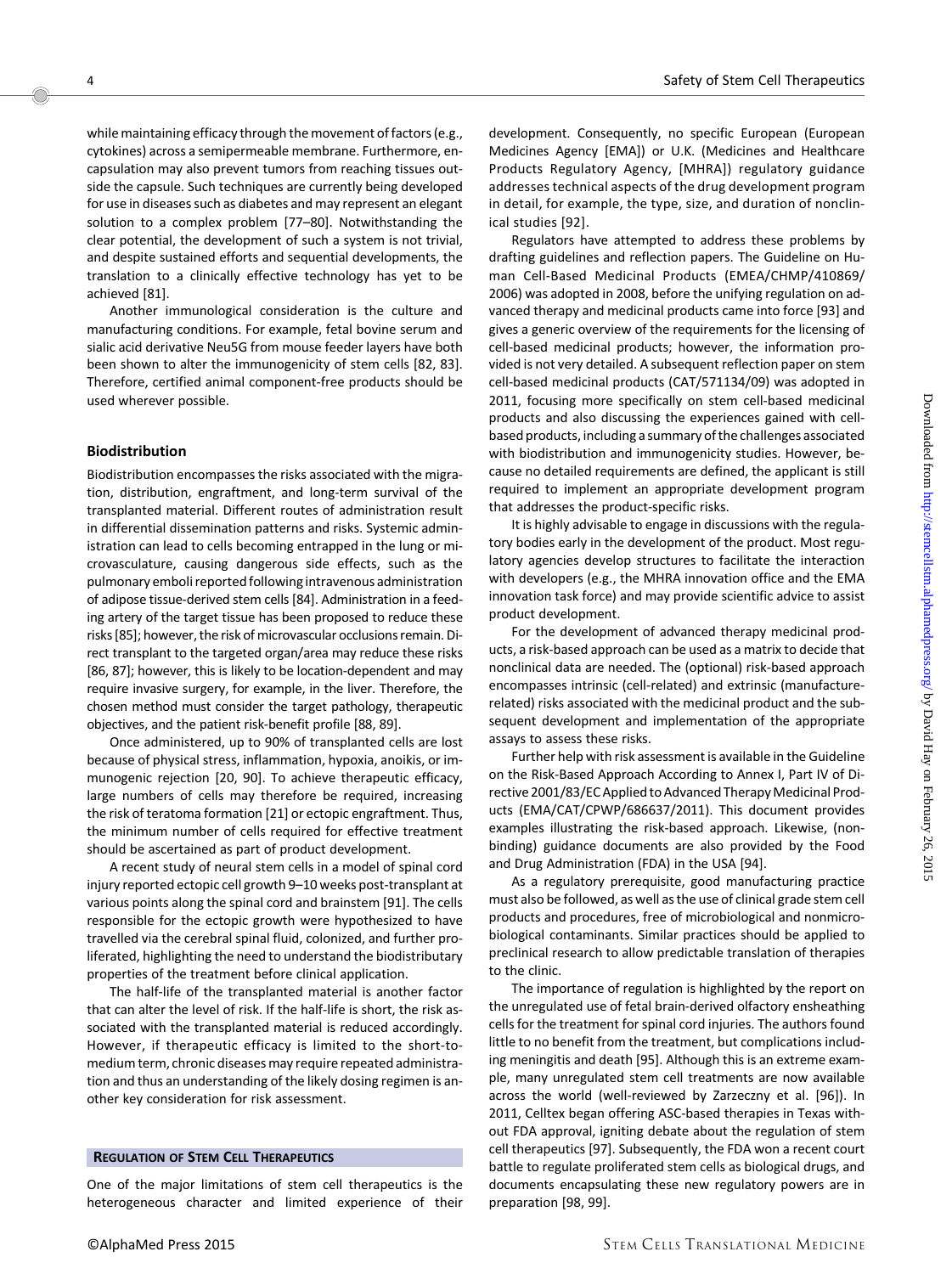## PRECLINICAL AND CLINICAL ASSESSMENT

## Tumorigenic and Immunogenic Preclinical and Clinical Trials/Assays

In terms of both tumor- and immunogenicity, risk cannot be reliably assessed when the model is not predictive, so it is important to match the targeted disease phenotype to the animal or in vitro assay. Traditional medicinal product development routes may be appropriate (i.e., going from simple to complex, in vitro to in vivo, and animal to human). However, some therapies may require multimodel studies to provide the fullest understanding of both efficacy and safety, whereas other therapies may not require an animal model because there may be little relevance. Future preclinical assessments may also use iPSC-derived cells as a source of a diseased phenotype as the most clinically relevant model of therapeutic safety and efficacy.

Assays for the Assessment of Tumorigenic Potential

The tumorigenic potential of cell-based therapies needs to be assessed throughout product development. In vitro techniques, such as karyotyping, can be used to assess genomic integrity. More in-depth investigation may be required to detect smaller changes; however, without known associated changes, attributing risk is difficult. Quantitative polymerase chain reaction (Q-PCR) and flow cytometry can be used to determine the purity of the differentiated population, and soft agar colony formation assays may also be used to assess the tumorigenic potential of the cell population [100]. However, all these indirect methods do not guarantee absence of tumors in the clinical setting.

Immune-deficient rodent models may be used to assess the direct tumorigenic potential of the transplanted material, with tumorigenic growth reported from as few as two undifferentiated ESCs [101]. Initial investigations may take place in an easily accessible and observable location with cell number determined by the planned assessment method. Once initial investigations are complete, tumorigenicity in the clinically relevant microenvironment should then be assessed with cell numbers equivalent to and higher than the predicted clinical dose. Deep tissue assessment by Q-PCR or histopathological analysis is usually required to confirm ectopic tumor formation [102, 103], but future investigations may use improvements in real-time cell tracking for greater information with regard to tumor location/development. Currently available imaging techniques suitable for clinical tumorigenic analysis include magnetic resonance imaging (MRI) for tumors  $>$ 0.3 cm and fludeoxyglucose (18F) ([<sup>18</sup>F]FDG)-positron emission tomography (PET) for tumors  $>1$  cm, with bioluminescent and photoacoustic imaging currently limited to preclinical studies [104, 105]. The use of biomarkers in clinical trials may also provide useful information, with raised blood  $\alpha$ -fetoprotein levels found in many teratomas [106]. Commonly used techniques for assessing tumorigenic potential in vitro and after clinical transplantation are presented in Table 2.

Immune-deficient models lack the immune response to tumor formation. Previous reports have demonstrated a reduced capacity for tumor formation in immune-competent models when compared with immune-deficient models [70, 101]. Consequently, a tumor that forms in an immune-deficient model may not always form in an immune-competent model or in clinical studies.

Preclinical nonxenogeneic studies using animal transplant models, as shown by Hong et al. [22] (e.g., transplanting equivalent mouse iPSC-derived cells into genetically identical/ nonidentical mice) used in combination with in vitro assays before the development of human equivalents may therefore be the most relevant method of assessing tumorigenicity.

#### Assays for the Assessment of Immunogenic Potential

Developing relevant immunogenicity assays remains challenging. Immune-competent and immune-deficient in vivo models lack immunogenic clinical relevance for human cells in most situations; however, in some cases they can provide useful information:

- Immune-competent models may be used to investigate the use of stem cells in immune-privileged locations, such as the eye [12] or as a model of allogeneic transplants.
- Immune-deficient animals varying in the extent of immune depletion (i.e., loss of specific immune cell types) may be useful in investigating specific mechanisms of rejection [107].
- Humanized models, such as the trimera mouse, have human immune cells, improving relevance [108], especially for examining allogeneic grafts.

Recognizing that xenotransplation cannot capture the human alloimmune response [109], in vitro assays such as mixed lymphocyte reactions may be more informative of graft immunogenicity. Moreover, using the equivalent therapy in a species suitable for modelling immunogenicity, such as the nonhuman primate iPSC-derived transplant models reported by Morizane et al. [71], may provide the most informative results, if technically and financially viable.

## Biodistribution in Preclinical and Clinical Trial/Assays

Biodistribution assays inform both safety and efficacy evaluations. Although histopathology and PCR remain the gold standard for assessing deep tissues, here we focus on cell labeling because of its ability to monitor cell distribution/migration in real time [110]. Such techniques are important for ascertaining the migratory/distribution patterns and are also informative in a tumorigenic (ectopic tumor formation) and immune (loss of cells through immune rejection) context.

Cellular imaging strategies are composed of the imaging technique and the labeling agent [\(supplemental online Fig. 3\)](http://stemcellstm.alphamedpress.org/lookup/suppl/doi:10.5966/sctm.2014-0110/-/DC1). The imaging technique is usually chosen in conjunction with the labeling agent, which can be classified in two main categories: direct and indirect labeling [111], summarized in Table 3.

## Direct Labeling

Direct labeling requires the introduction of the labeling agents into the cells before transplantation. The relative intensity of the detected signal from the introduced molecules is then used as a surrogate for cell number.

Radionuclides used for cell imaging have different half-lives, which therefore determines the length of time cells can be monitored noninvasively [110]. Single photon emission computed tomography (SPECT) and/or PET are the most commonly used methods for detecting radionuclides (Table 3). Studies have shown as little as 6.2  $\times$  10<sup>3</sup> to 2.5  $\times$  10<sup>4</sup> cells can be detected using these methods [112]. However, short radionuclide half-lives mean that cell-tracking is limited to hours rather than weeks. Indium-111 oxine has a relatively long half-life (∼2.8 days) [112] and has been shown to successfully track MSCs in preclinical models for up to 7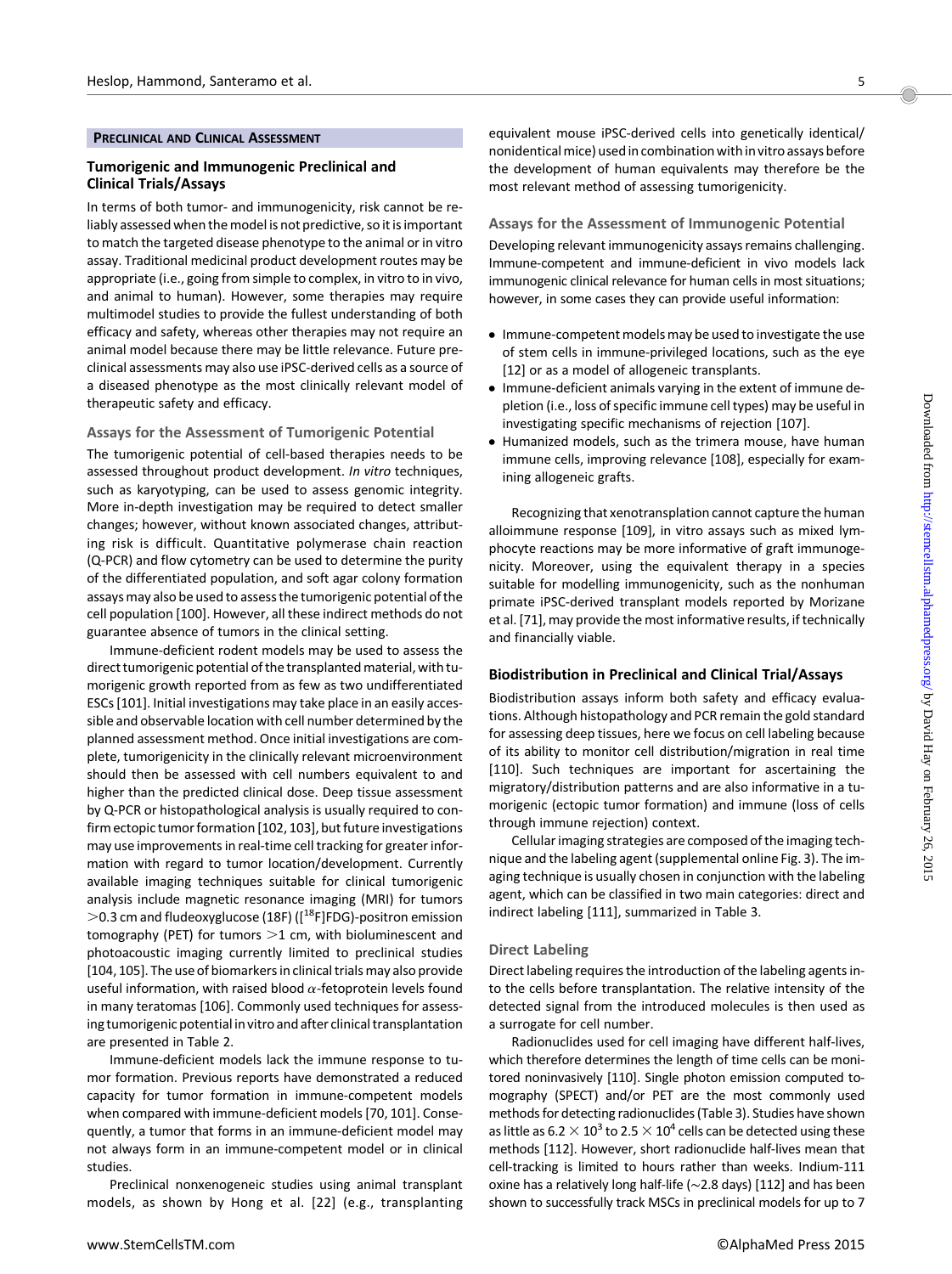| Table 2. Available assays to assess the tumorigenic risk of stem cell therapeutics, describing the main uses of each technique along with |  |  |
|-------------------------------------------------------------------------------------------------------------------------------------------|--|--|
| advantages and disadvantages                                                                                                              |  |  |

| Assay                                                                     | Intended use                                        | <b>Advantages</b>                                                                      | <b>Disadvantages</b>                                               |
|---------------------------------------------------------------------------|-----------------------------------------------------|----------------------------------------------------------------------------------------|--------------------------------------------------------------------|
| Karyotyping (G-banding                                                    | Assess genetic integrity                            | Unbiased genome coverage                                                               | Low genome resolution                                              |
| and/or spectral) [26, 28]                                                 |                                                     | Can detect balanced<br>translocations and inversions                                   | Low throughput                                                     |
|                                                                           |                                                     | Cell-level resolution                                                                  |                                                                    |
| Comparative genomic                                                       | Assess genetic integrity                            | High genome resolution                                                                 | Does not detect changes in ploidy                                  |
| hybridization arrays [27, 29,<br>30, 32]                                  |                                                     | Can probe specific zones                                                               | Unable to detect balanced<br>translocations and inversions         |
|                                                                           |                                                     |                                                                                        | Population level resolution                                        |
| Comparative large-scale                                                   | Assess genetic integrity                            | High genome resolution                                                                 | Indirect test for genetic integrity                                |
| expression analysis<br>(e-karyotyping) [31, 34, 159]                      | Assess cell differentiation                         | Can probe specific zones                                                               | Does not detect changes in ploidy                                  |
|                                                                           |                                                     | Expression profile and genetic<br>integrity test at the same time                      | Unable to detect balanced<br>translocations and inversions         |
|                                                                           |                                                     |                                                                                        | Population level resolution                                        |
| Single-nucleotide polymorphism                                            | Assess genetic integrity                            | High genome resolution                                                                 | Does not detect changes in ploidy                                  |
| analysis [26, 29, 32]                                                     |                                                     | Can probe specific zones                                                               | Unable to detect balanced<br>translocations and inversions         |
|                                                                           |                                                     |                                                                                        | Population level resolution                                        |
| Soft agar colony formation<br>assay [100]                                 | Assess colony formation in<br>anchorage independent | Well-established<br>Relatively inexpensive                                             | Not suitable for pluripotent cells<br>that require "clump passage" |
|                                                                           | conditions                                          |                                                                                        | Time consuming                                                     |
|                                                                           |                                                     |                                                                                        | High limit of detection                                            |
| Standard histology and cell                                               | Assess cell differentiation                         | Cell-level resolution                                                                  | Significant experience required                                    |
| microscopy [107, 160]                                                     |                                                     | Can detect incomplete and                                                              | Invasiveness for in vivo and clinical use                          |
|                                                                           |                                                     | immature phenotypes or<br>transformation                                               | Cannot discriminate between host<br>and graft                      |
|                                                                           |                                                     |                                                                                        | Low throughput                                                     |
| Standard molecular biology<br>expression tools (northern and              | Assess cell behavior and<br>differentiation         | Can detect incomplete and                                                              | Invasiveness for in vivo and clinical use                          |
| western blotting, ELISA,                                                  |                                                     | immature phenotypes or<br>transformation                                               | Population level resolution                                        |
| two-dimensional protein gels,<br>PCR-related techniques)<br>[28, 35, 161] |                                                     | Can discriminate between host<br>and graft (depending on<br>technique and application) |                                                                    |
| In situ hybridization and                                                 | Assess cell behavior and                            | Cell level resolution                                                                  | Invasiveness for in vivo and clinical use                          |
| immunolabeling of endogenous<br>transcripts/antigens (including           | differentiation<br>Cell preparation purification    | Combines histology and gene<br>expression                                              | Low throughput                                                     |
| bioluminescence and cell sorting<br>techniques) [33, 162, 163]            |                                                     | Can detect incomplete or<br>immature phenotypes                                        |                                                                    |
|                                                                           |                                                     | Can discriminate between host<br>and graft (with adequate probe<br>or antibody)        |                                                                    |
| Mass spectrometry proteomics                                              | Assess cell behavior and                            | High throughput                                                                        | Significant experience required                                    |
| [164, 165]                                                                | differentiation                                     | Unbiased proteome coverage                                                             | Sensitivity can be an issue for low                                |
|                                                                           |                                                     | Can detect incomplete or<br>immature phenotypes                                        | abundance proteins<br>Invasiveness for in vivo and clinical use    |
|                                                                           |                                                     | Can discriminate between host<br>and graft (with labeling)                             |                                                                    |
| Standard toxicology studies [166]                                         | Assess toxicity and tumor                           | Well-established                                                                       | Requires combined use of other                                     |
|                                                                           | formation potential in animals<br>and humans        | Allows basic metabolic profiling<br>of the host                                        | techniques (i.e., histology, profiling, etc.)                      |
| Three-dimensional imaging                                                 | Assess tumor formation in animals                   | Noninvasive                                                                            | Only morphological data (MRI and CT)                               |
| techniques (MRI, CT, PET scans)<br>[166, 167]                             | and humans                                          | Good spatial data                                                                      | Use of x-rays (CT) and/or radioactive                              |
|                                                                           | Assess status of graft/device                       | Radioactive labeling (PET) can                                                         | reagents (PET)                                                     |
|                                                                           | Assess host status                                  | detect specific targets                                                                | Requires expensive infrastructure                                  |
| Photoacoustic imaging [135, 136]                                          | Assess tumor formation in animals<br>and humans     | Noninvasive                                                                            | Low skin penetration                                               |
| Bioluminescence imaging [168]                                             | Assess tumor formation in animals                   | Noninvasive                                                                            | Low skin penetration                                               |

Abbreviations: CT, computed tomography; ELISA, enzyme-linked immunosorbent assay; MRI, magnetic resonance imaging; PCR, polymerase chain reaction; PET, positron emission tomography.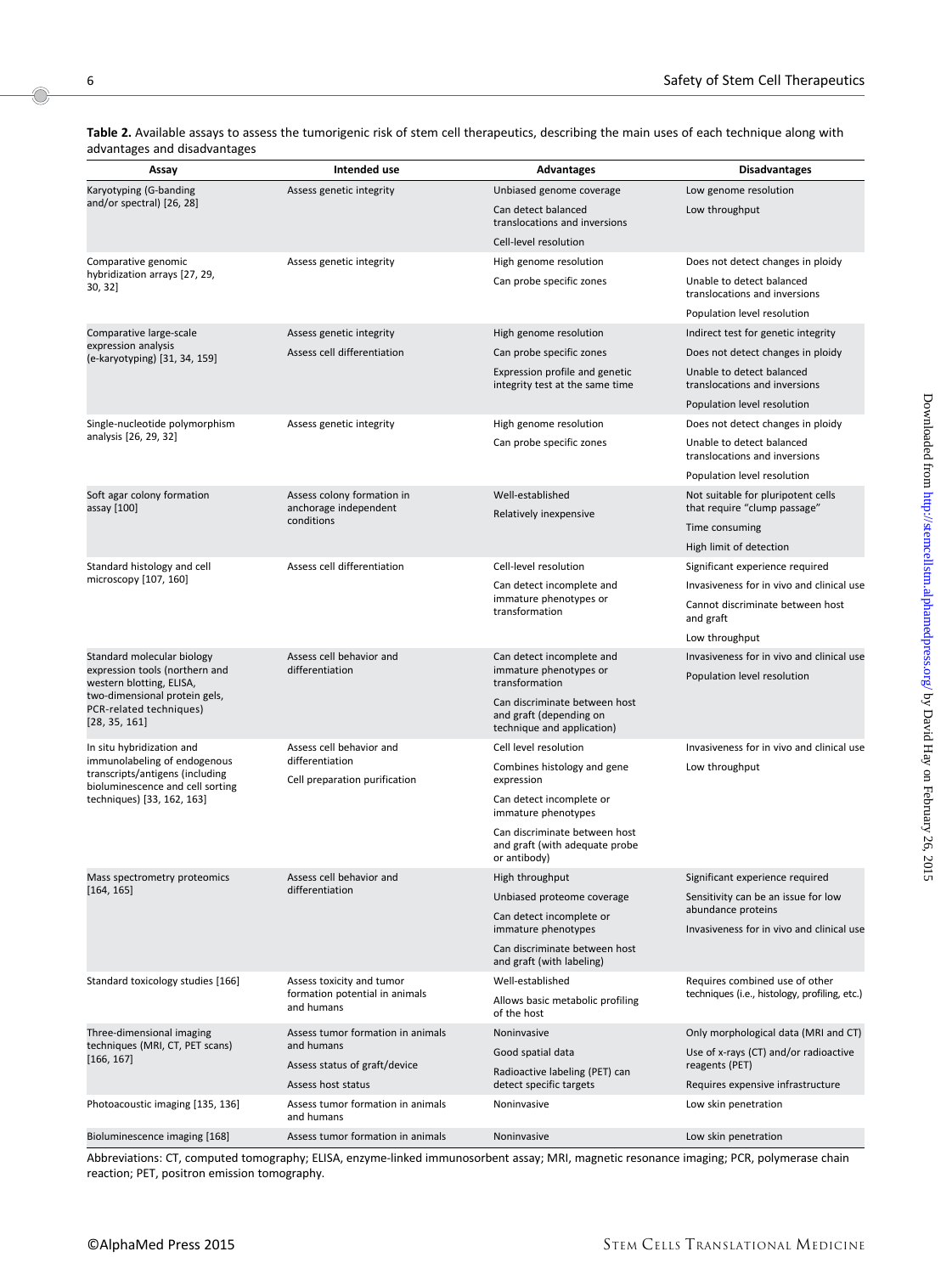| Table 3. Comparison of technologies for stem cell graft trackin                       | g in vivo                                                                                                                                                                                                                    |                                                                                                |                                                                                                                                                                                                                       |                                                                                                                                                                                                                                                                                                                                        |
|---------------------------------------------------------------------------------------|------------------------------------------------------------------------------------------------------------------------------------------------------------------------------------------------------------------------------|------------------------------------------------------------------------------------------------|-----------------------------------------------------------------------------------------------------------------------------------------------------------------------------------------------------------------------|----------------------------------------------------------------------------------------------------------------------------------------------------------------------------------------------------------------------------------------------------------------------------------------------------------------------------------------|
| Strategy and imaging<br>modality                                                      | Overview                                                                                                                                                                                                                     | spatial resolution,<br>duration of track<br>Sensitivity,                                       | Advantages                                                                                                                                                                                                            | <b>Disadvantages</b>                                                                                                                                                                                                                                                                                                                   |
| Direct cell labeling: MRI [110, 111,<br>126, 169, 170]                                | hydrogen atoms within a high-strength static<br>This technique is based on registration of<br>magnetic field after a series of repetitive<br>change in electromagnetic properties of<br>radiofrequency pulses and gradients. | Cell lifetime (diluted over time)<br>$10^{-3}$ -10 <sup>-5</sup> mol/liter<br>25-100 $\mu$ m   | Combines functional and morphological<br>Additional anatomical and pathological<br>High spatial and temporal resolution<br>No exposure to ionizing radiation<br>Clinically applicable<br>visualization<br>information | No discrimination between live and dead cells<br>Accumulation of contrast probes can be toxic<br>May affect proliferation and cell morphology<br>Requires large amount of contrast probe<br>Long-term tracking is challenging<br>Needs expensive equipment<br>Signal dilution over time<br>Difficult quantification<br>Low sensitivity |
| Direct cell labeling: Radionuclide<br>imaging (PET and SPECT) [110,<br>111, 126, 169] | a contrast agent (depending on the isotope<br>Ex vivo cellular uptake of radionuclides as<br>used, the tracking period is different).                                                                                        | Dependent on isotope half life<br>$10^{-10} - 10^{-12}$ mol/liter<br>$1-2$ mm                  | Translation to clinical applications<br>Good tissue penetration<br>Picomolar sensitivity                                                                                                                              | Emission of ionizing radiation<br>Leakage of radionuclides<br>Signal dilution over time<br>Low spatial resolution<br>Limited time window                                                                                                                                                                                               |
| Direct cell labeling: Optical<br>fluorescence imaging<br>$[110, 171 - 173]$           | ŏ<br>Cells are labeled ex vivo with QDs<br>fluorophores.                                                                                                                                                                     | 2-14 days (imaging), 8 weeks (QDs:<br>$10^{-9} - 10^{-12}$ mol/liter<br>histology)<br>$2-3$ mm | High photostability (QDs)<br>High sensitivity                                                                                                                                                                         | Limited tissue penetration<br>QDs potentially cytotoxic<br>No clinical application<br>Low resolution                                                                                                                                                                                                                                   |
| Indirect cell labeling: Fluorescent<br>imaging [167]                                  | Cells are transduced with a gene that encodes<br>for a fluorescent protein (GFP, RFP, etc.)                                                                                                                                  | $10^{-9} - 10^{-12}$ mol/liter<br>Cell lifetime<br>Up to 2 mm                                  | Longitudinal studies of stem cell viability<br>No alteration of cell phenotype or<br>differentiation capacity<br>Controllable system                                                                                  | Not suitable in humans<br>Genetic modification                                                                                                                                                                                                                                                                                         |
| Bioluminescence imaging<br>Indirect cell labeling:<br>[167, 174]                      | Cells are transduced with a bioluminescent<br>reporter gene                                                                                                                                                                  | $10^{-15}$ - $10^{-17}$ mol/liter<br>Cell lifetime<br>$3-5$ mm                                 | Reduced false positives<br>High sensitivity<br>Low costs<br>Versatile                                                                                                                                                 | Not suitable for clinical use, unless with<br>a combinatorial approach<br>Genetic modification                                                                                                                                                                                                                                         |
| Indirect cell labeling: Photoacoustic<br>tomography [135, 136, 175, 176]              | Cells are transduced with a gene that replies to<br>photoacoustic waves with waves that are<br>collected to produce a three-dimensional<br>Gold nanoparticles can also be used.<br>image.                                    | $10^{-11} - 10^{-12}$ mol/liter (gold<br>nanoparticles)<br>Cell lifetime<br>Up to 7 cm         | Multiscale high resolution imaging of biological<br>Background-free detection<br>Low scattering in tissues<br>100% sensitivity<br>Speckle-free<br>structures                                                          | Genetic modification                                                                                                                                                                                                                                                                                                                   |
| This subject has been further reviewed by James and Gambhir [17                       | ಥ                                                                                                                                                                                                                            |                                                                                                |                                                                                                                                                                                                                       |                                                                                                                                                                                                                                                                                                                                        |

Abbreviations: GFP, green fluorescent protein; RFP, red fluorescent protein; MRI, magnetic resonance imaging; PET, positron emission tomography; QD, quantum dot; SPECT, single photon emission computed<br>tomography. Abbreviations: GFP, green fluorescent protein; RFP, red fluorescent protein; MRI, magnetic resonance imaging; PET, positron emission tomography; QD, quantum dot; SPECT, single photon emission computed tomography.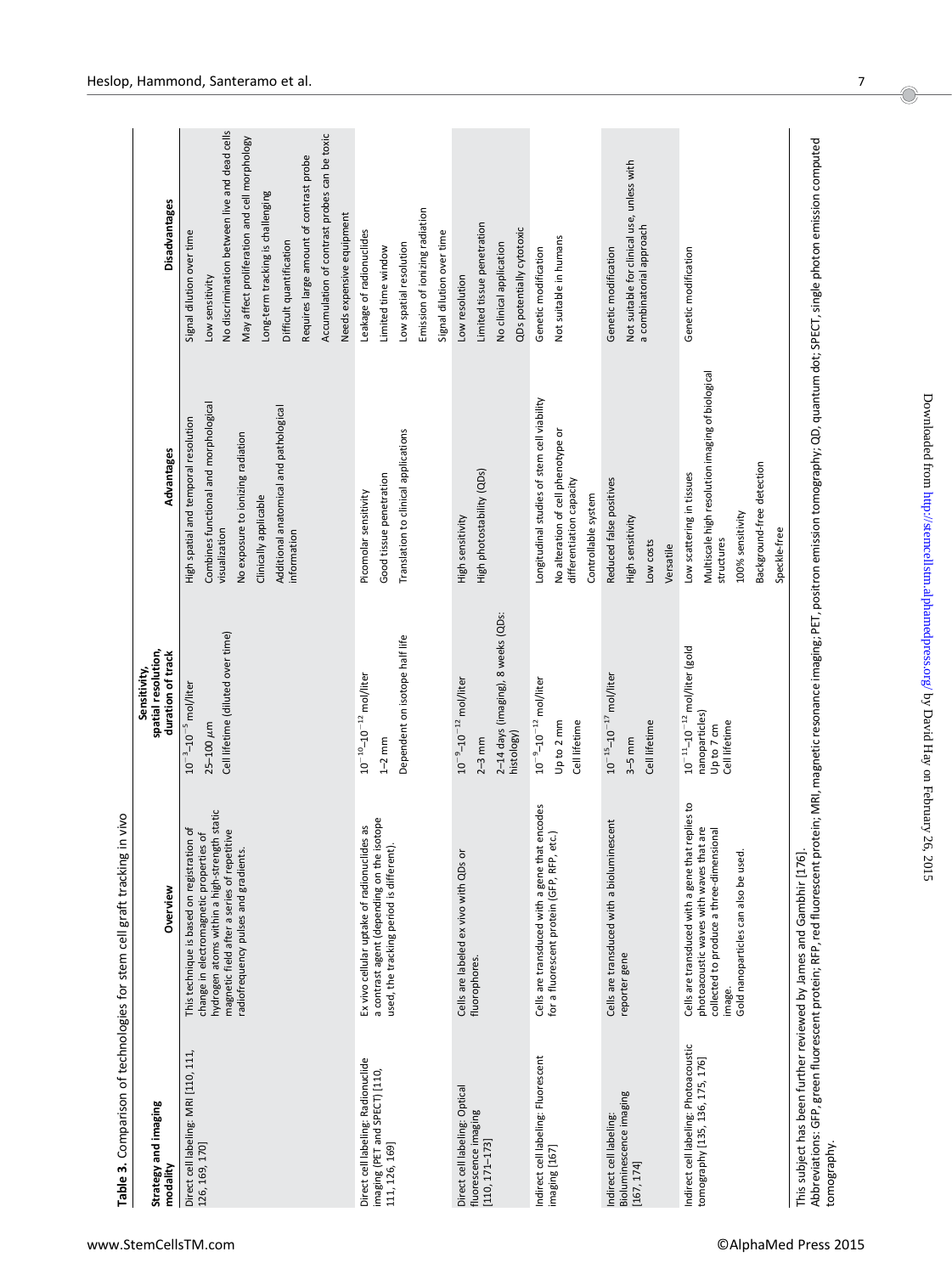days [113]; however, signal leakage and alteration of cell phenotype limits translatability [114]. Clinically, hematopoietic stem cells labeled with  $[$ <sup>18</sup>F]FDG for acute and chronic myocardial infarction treatment were successfully tracked by PET after 20 hours [115].

The use of iron oxide labeling for MRI makes it possible to trace the cells over longer periods of time [116]. The most common labeling agent in preclinical/clinical trials is superparamagnetic iron oxide particles (SPIO), which offers the highest sensitivity and has been used to track neural stem cells in a patient for up to 3 weeks [117]. Generally, MRI has lower sensitivity than SPECT/PET. The number of cells used for SPIO tracking in humans ranges from  $3.71 \times 10^5$  to 17.4  $\times$  10<sup>6</sup> cells [118], whereas de Vries et al. [119] were able to detect  $1.5 \times 10^5$  dendritic cells in melanoma patients.

Alternatively, Perfluorcarbons (PFC) and Fluorine-19 (19 F) MRI can be used to track cells [120]. Cells are labeled with PFC emulsions before transplantation and subsequently detected as hotspots by 19 F MRI. The main advantage of this system is the low signal-to-noise ratio, caused by the low endogenous 19 F concentration, allowing for the quantification of cells at an estimated minimum sensitivity of  $10^4$  to  $10^5$  cells per voxel [120]. This system has been successfully exploited to monitor stem cell therapies [121–123] and is promising for clinical applications with some PFCs approved by the FDA [124]. This system has been applied clinically in dendritic cells, with a reported minimum sensitivity of  $1 \times 10^5$  cells per voxel [125].

## Indirect Labeling

Indirect labeling is the introduction of a reporter gene recognized by a corresponding probe or imaging system [20]. This system is highly controllable because only viable cells are able to transcribe the reporter gene [126].

In MRI-based gene reporter systems, the transduced gene is typically an intracellular metalloprotein (e.g., transferrin, ferritin, tyrosinase) which traps large quantities of iron in the cytoplasm for noninvasive detection [110, 126]. However, the trapped iron produces long-term background, which masks the viability of the cell [112]. Some have therefore suggested that the only transduced gene currently suitable for MRI cell tracking is lysine-rich protein [127]. In the SPECT and PET reporter gene imaging systems, a gene reporter (enzyme or receptor) requires an exogenously administered probe (tracer) to localize and quantify the stem cell product.

A number of groups successfully monitored ESCs [128] and MSCs [129, 130] in animal models, using gene reporter systems. These studies reported a reliable correlation in terms of localization, magnitude, and duration of the cells in vivo when compared with conventional methods (immunohistochemistry and PCR). The short half-lifeof theprobesallowsadefinedcontinuousimagingperiod of no more than a few hours [128]. However, being noninvasive, monitoring of the stem cells at regular intervals was possible for up to 4 weeks [128–130]. Quantitative information can be extrapolated from the percentage of injected radioisotope/gram of tissue, allowing for the quantification of the area(s) covered by the cells, but not the exact cell number [129].

The use of indirect labeling is rare in a clinical setting because genetic manipulation is required [131]. However, the FDA has approved the PET reporter probe 9-[4-[18F]fluoro-3-(hydroxymethyl) butyl]guanine  $(I^{18}F]$ FHBG; IND #61,880) [132] for the treatment of glioblastoma multiforme. Successful tracking of T cells was reported with no significant adverse effects [133]. Guidelines on how to administer and safely monitor  $[$ <sup>18</sup>F]FHBG in humans have been made available [134].

Optical imaging techniques are limited by exponential signal loss as depth increases, caused by scattering phenomena that occur when photons pass through tissue [110, 126]. Photoacoustic tomography overcomes this problem. A short laser pulse irradiates the target tissue, causing a partial absorption of the pulse energy and conversion into heat. This increases local pressure through thermoelastic waves and is subsequently detected by ultrasonic transducers placed outside the tissue. The image is generated by collecting all thermoelastic waves from the arrival time [135, 136]. Such technology has been used to track human MSCs labeled with gold nanocages in a rodent model for 7 days [104].

#### Other Risks AssociatedWith the Translation to the Clinic

Despite highly controlled conditions in both cell preparations and clinical settings, infections remain a risk for patients who have received allogeneic stem cell transplants that require immunesuppression therapy [137]. Moreover, long-term immunosuppression has well-documented side effects, including end-organ toxicity and increased risk of cancers [138].

Viral status must also be assessed in donors of allogeneic grafts. Donors of HSCs are routinely screened for hepatitis viruses, human immunodeficiency virus, cytomegalovirus, and (bacterial) syphilis [139, 140]. Further screening for herpes simplex virus, Epstein-Barr virus, and adenoviruses may also be required in addition to screening for cell type- and location-specific viruses [140]. Genotype screening for donor cells has also been suggested [141], with some reports of specific genetic polymorphisms associated with differential GVHD severity and outcome in allogeneic HSC transplants [142, 143].

Scaffolds aiding engraftment or delivery of cells should also be considered for immunological potential. Such devices have been used to improve the survival of MSCs in brain injury models [144, 145], and some groups are attempting to use decellularized organs [146] as three-dimensional scaffolds for stem cell-derived repopulation [147–149]. Biological scaffolds offer greater similarity to the host extracellular matrix than those of synthetic origin, improving engraftment; however, they are usually xenogeneic/allogeneic [150] and thus have immunogenic potential. Various techniques have been used to remove antigenic epitopes, DNA, and damage-associated molecular pattern signals [151–154]; however, immunogenic potential remains. A comparative study of five commercially available biological scaffolds demonstrated significantly elevated immune responses, including chronic inflammation and fibrosis, versus an autologous control [155].

Scaffolds derived from synthetic origin are generally considered to be less immunogenic. Several synthetic biodegradable polymers have been approved by the FDA for medical applications [156–158] and consequently may be used without further safety assessment. However, novel materials/uses are required to undergo safety testing in compliance with the ISO 10993 International Standard (ISO 10993: Biological evaluation of medical devices).

#### **CONCLUSION**

Stem cell therapies have immense potential to alleviate, or even cure, a range of acute, chronic, and debilitating diseases.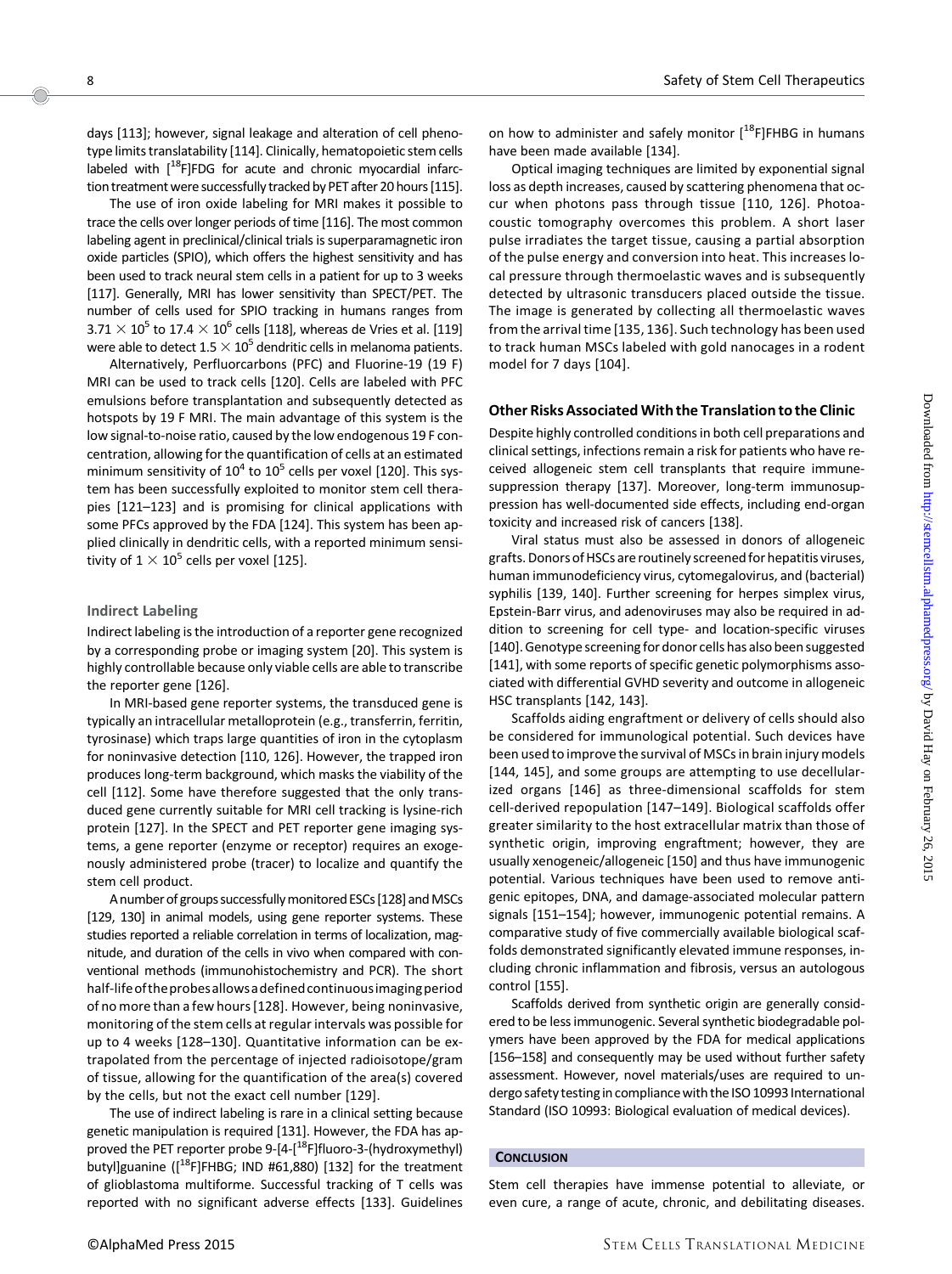However, we must ensure that these therapies are safe as well as effective, and a lot of work still remains to be done to understand and reduce any risk associated with their use.

Huge improvements in our in vitro techniques are needed, such as ensuring gene aberration-free expansion and improved differentiation purity, alongside the better identification of risk factors that can be routinely screened before transplantation. Furthermore, the development of models that can better predict immunological responses and cell tracking techniques with increased duration and depth capabilities would represent great improvements to the current status quo.

However, the top priority is that this work must remain focused on the clinical outcome. The most important consideration is the risk-benefit assessment for the patient. Although a stem cell therapy, like many drugs, may not be perfectly safe, the benefit to the patient may far outweigh the potential risks. Therefore, each treatment should be determined on a case-by-case basis with regulatory input, ensuring that the risk of the therapy is appropriate for the given condition and patient.

## **ACKNOWLEDGEMENTS**

The review article was supported by the SafeSciMet program, a European Community project under the Innovative Medicines Initiative Programme through Grant Agreement 115012. Additional support was provided by the Medical Research Council Centre for Drug Safety Science (Grant G0700654) and the United Kingdom Regenerative Medicine Platform Safety Hub (Grant MR/K026739/1).

#### AUTHOR CONTRIBUTIONS

J.A.H., T.G.H., I.S., and A.T.P.: conception and design, manuscript writing; I.H., J.Z., R.B., E.I.G., B.P.M., A.C., and P.S.: manuscript

#### **REFERENCES**

1 Thomson JA, Itskovitz-Eldor J, Shapiro SS et al. Embryonic stem cell lines derived from human blastocysts. Science 1998;282:1145–1147.

2 Takahashi K, Yamanaka S. Induction of pluripotent stem cells from mouse embryonic and adult fibroblast cultures by defined factors. Cell 2006;126:663–676.

Takahashi K, Tanabe K, Ohnuki M et al. Induction of pluripotent stem cells from adult human fibroblasts by defined factors. Cell 2007;131:861–872.

4 Sarugaser R, Hanoun L, Keating A et al. Human mesenchymal stem cells self-renew and differentiate according to a deterministic hierarchy. PLoS One 2009;4:e6498.

5 Huber TL. Dissecting hematopoietic differentiation using the embryonic stem cell differentiation model. Int J Dev Biol 2010; 54:991–1002.

6 Copelan EA. Hematopoietic stem-cell transplantation. N Engl J Med 2006;354: 1813–1826.

7 Chao NJ, Emerson SG, Weinberg KI. Stem cell transplantation (cord blood transplants). Hematology Am Soc Hematol Educ Program 2004:354–371.

8 Gallico GG 3rd., O'Connor NE, Compton CC et al. Permanent coverage of large burn wounds with autologous cultured human epithelium. N Engl J Med 1984;311:448–451.

9 Zheng G-P, Ge M-H, Shu Q et al. Mesenchymal stem cells in the treatment of pediatric diseases. World J Pediatr 2013;9:197– 211.

10 Cyranoski D. Next-generation stem cells cleared for human trial. Nature 2014. Available at [http://www.nature.com/news/next-generation](http://www.nature.com/news/next-generation-stem-cells-cleared-for-human-trial-1.15897)[stem-cells-cleared-for-human-trial-1.15897](http://www.nature.com/news/next-generation-stem-cells-cleared-for-human-trial-1.15897). Accessed February 13, 2015.

11 Schwartz SD, Hubschman JP, Heilwell G et al. Embryonic stem cell trials for macular degeneration: A preliminary report. Lancet 2012; 379:713–720.

12 Streilein JW. Ocular immune privilege: Therapeutic opportunities from an experiment of nature. Nat Rev Immunol 2003;3:879–889.

13 Amariglio N, Hirshberg A, Scheithauer BW et al. Donor-derived brain tumor following neural stem cell transplantation in an ataxia telangiectasia patient. PLoS Med 2009;6: e1000029.

14 Dlouhy BJ, Awe O, Rao RC et al. Autograft-derived spinal cord mass following olfactorymucosal cell transplantation in a spinal cord injury patient: Case report. J Neurosurg Spine 2014;21:618–622.

15 Tabakow P, Raisman G, Fortuna W et al. Functional regeneration of supraspinal connections in a patient with transected spinal cord

writing; P.W.A., M.A.B., D.C.H., J.H., M.E.S., S.P., D.R.J., J.R., E.H.J.D., U.B.-D., G.S., P.B., C.R., G.P., S.S., D.J.A., M.J.C., and P.M.: other (workshop lecture and comments during write-up); J.P., J.M., D.P.W., and N.R.K.: administrative support; C.E.P.G.: conception and design, final approval of manuscript; B.K.P.: final approval of manuscript.

## **DISCLOSURE OF POTENTIAL CONFLICTS OF INTEREST**

T.G.H. has compensated employment from the University of Basel and compensated research funding as an Integrative Kidney Physiology and Pathophysiology Marie Curie Postdoctoral Fellowship and from the Swiss National Centre for Competance in Research. R.B. has compensated research funding from the University of Liverpool. E.I.G. has compensated employment. B.P.M. is a compensated employee of Almirall S.A. P.W.A. has royalty payments by the Wistar Institute on receipts from income arising from nonexclusive licencing of hybridomas owned by Wistar and originally produced by P.W.A.: the hybridomas include those producing antibodies to hESC marker antigens, TRA-1-60, TRA-1-81, TRA-2-54, and TRA-2-49 and uncompensated research funding as partial payment of Ph.D. student stipend and research costs by Astra Zeneca. D.C.H. has uncompensated employment with CSO Fibromed Products Ltd. and uncompensated stock options with CSO Fibromed Products Ltd. M.E.S. is employed by the Cell Therapy Catapult. G.S.'s spouse is an employee of Stem Cell Sciences Ltd. P.B. is an employee of Cellectis AB and owns shares in Cellectis AB. J.P. is employed by and has shares in GlaxoSmithKline and has compensated honoraria for train travel and hotel accommodation from Society for Endocrinology as a speaker at an annual conference. J.M. is employed by and has shares in AstraZeneca Pharmaceuticals. D.P.W. is an employer. The other authors indicate they have no financial disclosures.

Downloaded from http://stemcellstm.alphamedpress.org/ by David Hay on February 26, 2015 Downloaded from <http://stemcellstm.alphamedpress.org/> by David Hay on February 26, 2015

following transplantation of bulbar olfactory ensheathing cells with peripheral nerve bridging. Cell Transplant 2014;23:1631–1655.

16 Andrews PW, Matin MM, Bahrami AR et al. Embryonic stem (ES) cells and embryonal carcinoma (EC) cells: Opposite sides of the same coin. Biochem Soc Trans 2005;33: 1526–1530.

17 Payne CM, Samuel K, Pryde A et al. Persistence of functional hepatocyte-like cells in immune-compromised mice. Liver Int 2011; 31:254–262.

18 Fujikawa T, Oh S-H, Pi L et al. Teratoma formation leads to failure of treatment for ´type I diabetes using embryonic stem cell-derived insulin-producing cells. Am J Pathol 2005;166: 1781–1791.

19 Ben-David U, Gan QF, Golan-Lev T et al. Selective elimination of human pluripotent stem cells by an oleate synthesis inhibitor discovered in a high-throughput screen. Cell Stem Cell 2013;12:167–179.

20 Nguyen PK, Nag D, Wu JC. Methods to assess stem cell lineage, fate and function. Adv Drug Deliv Rev 2010;62:1175–1186.

21 Lee AS, Tang C, Cao F et al. Effects of cell number on teratoma formation by human embryonic stem cells. Cell Cycle 2009;8: 2608–2612.

22 Hong SG, Winkler T, Wu C et al. Path to the clinic: Assessment of iPSC-based cell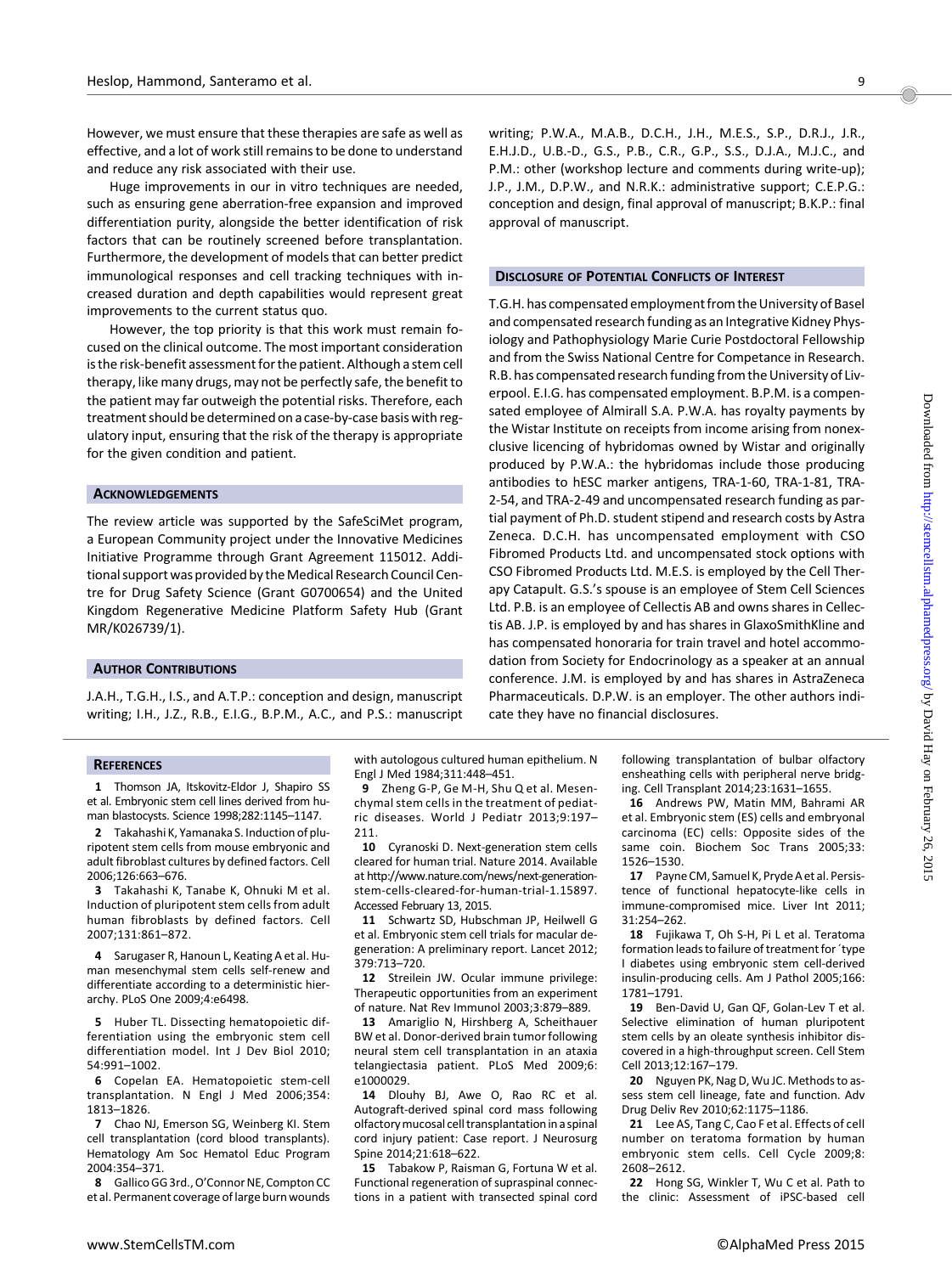therapies in vivo in a nonhuman primate model. Cell Rep 2014;7:1298–1309.

23 Alper J. Geron gets green light for human trial of ES cell-derived product. Nat Biotechnol 2009;27:213–214.

24 Frantz S. Embryonic stem cell pioneer Geron exits field, cuts losses. Nat Biotechnol 2012;30:12–13.

25 Sverdlov ED, Mineev K. Mutation rate in stem cells: An underestimated barrier on the way to therapy. Trends Mol Med 2013;19: 273–280.

26 Amps K, Andrews PW, Anyfantis G et al. Screening ethnically diverse human embryonic stem cells identifies a chromosome 20 minimal amplicon conferring growth advantage. Nat Biotechnol 2011;29:1132–1144.

27 Ben-David U, Benvenisty N. High prevalence of evolutionarily conserved and speciesspecific genomic aberrations in mouse pluripotent stem cells. STEM CELLS 2012;30:612–622.

28 Fazeli A, Liew CG, Matin MM et al. Altered patterns of differentiation in karyotypically abnormal human embryonic stem cells. Int J Dev Biol 2011;55:175–180.

29 Hovatta O, Jaconi M, Töhönen V et al. A teratocarcinoma-like human embryonic stem cell (hESC) line and four hESC lines reveal potentially oncogenic genomic changes. PLoS One 2010;5:e10263.

30 Lund RJ, Nikula T, Rahkonen N et al. Highthroughput karyotyping of human pluripotent stem cells. Stem Cell Res (Amst) 2012;9:192–195.

31 Mayshar Y, Ben-David U, Lavon N et al. Identification and classification of chromosomal aberrations in human induced pluripotent stem cells. Cell Stem Cell 2010;7:521–531.

32 Närvä E, Autio R, Rahkonen N et al. Highresolution DNA analysis of human embryonic stem cell lines reveals culture-induced copy number changes and loss of heterozygosity. Nat Biotechnol 2010;28:371–377.

33 Ben-David U, Benvenisty N. The tumorigenicity of human embryonic and induced pluripotent stem cells. Nat Rev Cancer 2011;11: 268–277.

34 Ben-David U, Mayshar Y, Benvenisty N. Large-scale analysis reveals acquisition of lineage-specific chromosomal aberrations in human adult stem cells. Cell Stem Cell 2011;9: 97–102.

35 Hyka-Nouspikel N, Desmarais J, Gokhale PJ et al. Deficient DNA damage response and cell cycle checkpoints lead to accumulation of point mutations in human embryonic stem cells. STEM CELLS 2012;30:1901–1910.

36 Draper JS, Smith K, Gokhale P et al. Recurrent gain of chromosomes 17q and 12 in cultured human embryonic stem cells. Nat Biotechnol 2004;22:53–54.

37 Lee AS, Tang C, Rao MS et al. Tumorigenicity as a clinical hurdle for pluripotent stem cell therapies. Nat Med 2013;19:998–1004.

38 Sensebé L, Tarte K, Galipeau J et al. Limited acquisition of chromosomal aberrations in human adult mesenchymal stromal cells. Cell Stem Cell 2012;10:9–10; author reply 10–11.

39 Ben-David U, Mayshar Y, Benvenisty N. Significant acquisition of chromosomal aberrations in human adult mesenchymal stem cells: Response to Sensebé et al. Cell Stem Cell 2012;10:10–11.

40 González F, Boué S, Izpisúa Belmonte JC. Methods for making induced pluripotent stem cells: Reprogramming à la carte. Nat Rev Genet 2011;12:231–242.

41 Warren L, Manos PD, Ahfeldt T et al. Highly efficient reprogramming to pluripotency and directed differentiation of human cells with synthetic modified mRNA. Cell Stem Cell 2010; 7:618–630.

42 Kim D, Kim C-H, Moon J-I et al. Generation of human induced pluripotent stem cells by direct delivery of reprogramming proteins. Cell Stem Cell 2009;4:472–476.

43 Fusaki N, Ban H, Nishiyama A et al. Efficient induction of transgene-free human pluripotent stem cells using a vector based on Sendai virus, an RNA virus that does not integrate into the host genome. Proc Jpn Acad, Ser B, Phys Biol Sci 2009;85:348–362.

44 Buganim Y, Markoulaki S, van Wietmarschen N et al. The developmental potential of iPSCs is greatly influenced by reprogramming factor selection. Cell Stem Cell 2014;15: 295–309.

45 Wu T, Liu Y, Wen D et al. Histone variant H2A.X deposition pattern serves as a functional epigenetic mark for distinguishing the developmental potentials of iPSCs. Cell Stem Cell 2014; 15:281–294.

46 Miyoshi N, Ishii H, Nagano H et al. Reprogramming of mouse and human cells to pluripotency using mature microRNAs. Cell Stem Cell 2011;8:633–638.

47 Hou P, Li Y, Zhang X et al. Pluripotent stem cells induced from mouse somatic cells by small-molecule compounds. Science 2013; 341:651–654.

48 González F, Georgieva D, Vanoli F et al. Homologous recombination DNA repair genes play a critical role in reprogramming to a pluripotent state. Cell Reports 2013;3:651–660.

49 Su R-J, Yang Y, Neises A et al. Few single nucleotide variations in exomes of human cord blood induced pluripotent stem cells. PLoS One 2013;8:e59908.

50 Le Blanc K, Tammik L, Sundberg B et al. Mesenchymal stem cells inhibit and stimulate mixed lymphocyte cultures and mitogenic responses independently of the major histocompatibility complex. Scand J Immunol 2003; 57:11–20.

51 Le Blanc K, Tammik C, Rosendahl K et al. HLA expression and immunologic properties of differentiated and undifferentiatedmesenchymal stem cells. Exp Hematol 2003;31:890–896.

52 Aggarwal S, Pittenger MF. Human mesenchymal stem cells modulate allogeneic immune cell responses. Blood 2005;105:1815–1822.

53 Bartholomew A, Sturgeon C, Siatskas M et al.Mesenchymal stem cells suppress lymphocyte proliferation in vitro and prolong skin graft survival in vivo. Exp Hematol 2002;30:42–48.

54 Majumdar MK, Keane-Moore M, Buyaner D et al. Characterization and functionality of cell surface molecules on human mesenchymal stem cells. J Biomed Sci 2003;10:228–241.

55 Tse WT, Pendleton JD, Beyer WM et al. Suppression of allogeneic T-cell proliferation by human marrow stromal cells: Implications in transplantation. Transplantation 2003;75:389–397.

56 Jaiswal S, Jamieson CH, Pang WW et al. CD47 is upregulated on circulating hematopoietic stem cells and leukemia cells to avoid phagocytosis. Cell 2009;138:271–285.

57 Zheng J, Umikawa M, Zhang S et al. Ex vivo expanded hematopoietic stem cells overcome the MHC barrier in allogeneic transplantation. Cell Stem Cell 2011;9:119–130.

58 Locatelli F, Lucarelli B, Merli P. Current and future approaches to treat graft failure after allogeneic hematopoietic stem cell transplantation. Expert Opin Pharmacother 2014; 15:23–36.

59 Pasquini MC, Wang Z, Horowitz MM et al. 2010 report from the Center for International Blood and Marrow Transplant Research (CIBMTR): Current uses and outcomes of hematopoietic cell transplants for bloodand bonemarrow disorders. Clin Transpl 2010;2010:87–105.

60 Blazar BR, Murphy WJ, Abedi M. Advances in graft-versus-host disease biology and therapy. Nat Rev Immunol 2012;12:443–458.

61 Le Blanc K, Rasmusson I, Sundberg B et al. Treatment of severe acute graft-versus-host disease with third party haploidentical mesenchymal stem cells. Lancet 2004;363:1439–1441.

62 Le Blanc K, Frassoni F, Ball L et al. Mesenchymal stem cells for treatment of steroidresistant, severe, acute graft-versus-host disease: A phase II study. Lancet 2008;371: 1579–1586.

63 Kim EJ, KimN, Cho SG. The potential use of mesenchymal stem cells in hematopoietic stem cell transplantation. Exp Mol Med 2013;45:e2.

64 Draper JS, Pigott C, Thomson JA et al. Surface antigens of human embryonic stem cells: Changes upon differentiation in culture. J Anat 2002;200:249–258.

65 Tachibana M, Amato P, Sparman M et al. Human embryonic stem cells derived by somatic cell nuclear transfer. Cell 2013;153: 1228–1238.

66 Chung YG, Eum JH, Lee JE et al. Human somatic cell nuclear transfer using adult cells. Cell Stem Cell 2014;14:777–780.

67 Zhao T, Zhang ZN, Rong Z et al. Immunogenicity of induced pluripotent stem cells. Nature 2011;474:212–215.

68 Guha P, Morgan JW, Mostoslavsky G et al. Lack of immune response to differentiated cells derived from syngeneic induced pluripotent stem cells. Cell Stem Cell 2013;12:407–412.

69 Araki R,UdaM, Hoki Y et al. Negligible immunogenicity of terminally differentiated cells derived from induced pluripotent or embryonic stem cells. Nature 2013;494:100–104.

70 de Almeida PE, Meyer EH, Kooreman NG et al. Transplanted terminally differentiated induced pluripotent stem cells are accepted by immune mechanisms similar to self-tolerance. Nat Commun 2014;5:3903.

71 Morizane A, Doi D, Kikuchi T et al. Direct comparison of autologous and allogeneic transplantation of iPSC-derived neural cells in the brain of a non-human primate. Stem Cell Reports 2013;1:283–292.

72 Taylor CJ, Bolton EM, Pocock S et al. Banking on human embryonic stem cells: Estimating the number of donor cell lines needed for HLA matching. Lancet 2005;366:2019–2025.

73 Taylor CJ, Peacock S, Chaudhry AN et al. Generating an iPSC bank for HLA-matched tissue transplantation based on known donor and recipient HLA types. Cell Stem Cell 2012; 11:147–152.

74 Nakatsuji N, Nakajima F, Tokunaga K. HLA-haplotype banking and iPS cells. Nat Biotechnol 2008;26:739–740.

75 Zhang W, Zhao S, Rao W et al. A novel core-shell microcapsule for encapsulation and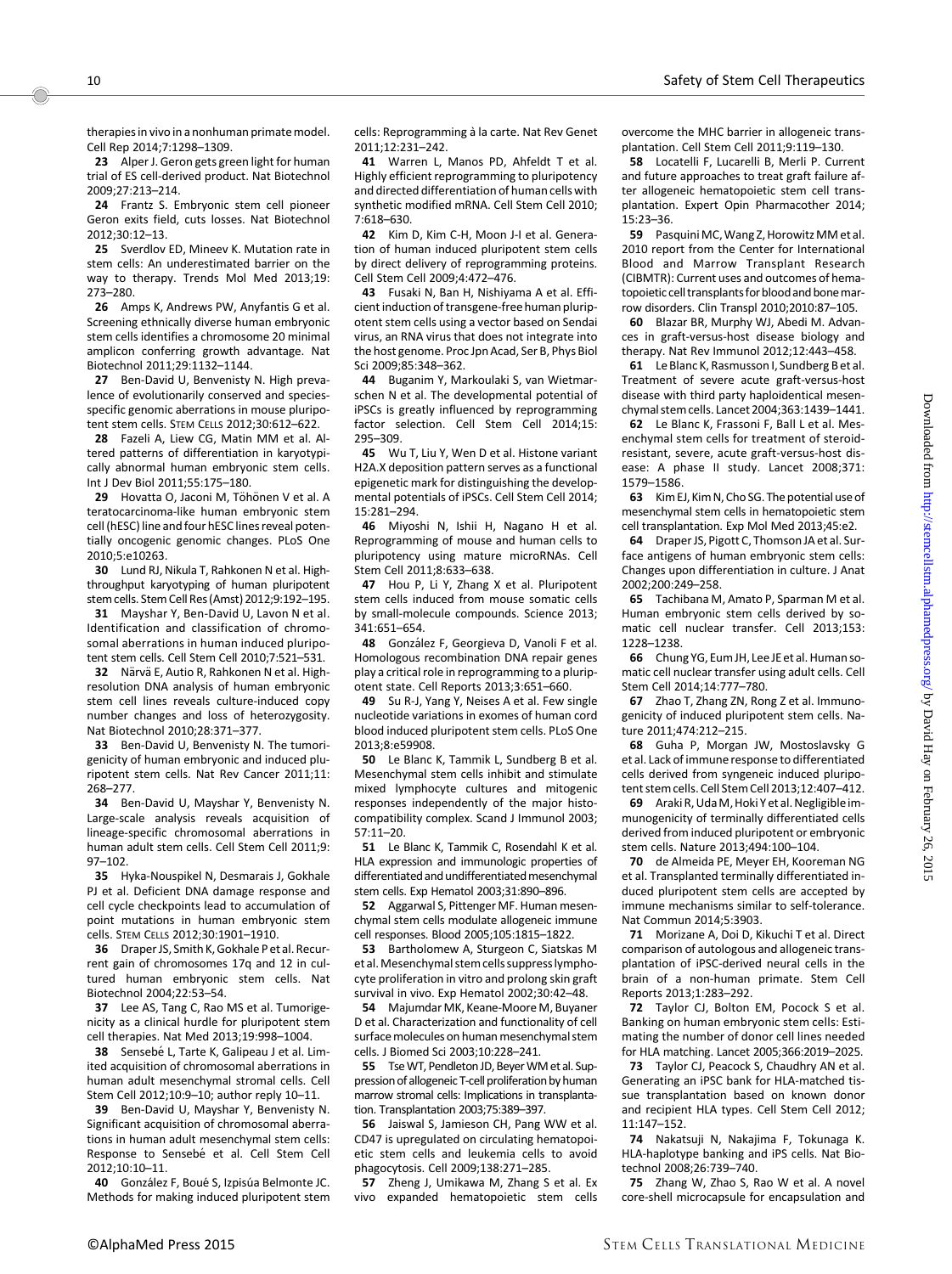3D culture of embryonic stem cells. J Mater Chem B Mater Biol Med 2013;2013:1002–1009.

76 Salick M, Boyer R, Koonce C et al. Differentiation of human embryonic stem cells encapsulated in hydrogel matrix materialsExperimental and Applied Mechanics. In: Proulx T, edNew York, NY: Springer, 2011415–421.

77 Tuch BE, Hughes TC, Evans MDM. Encapsulated pancreatic progenitors derived from human embryonic stem cells as a therapy for insulin-dependent diabetes. Diabetes Metab Res Rev 2011;27:928–932.

78 Schulz TC, Young HY, Agulnick AD et al. A scalable system for production of functional pancreatic progenitors from human embryonic stem cells. PLoS One 2012;7:e37004.

79 Lee SH, Hao E, Savinov AY et al. Human beta-cell precursors mature into functional insulin-producing cells in an immunoisolation device: Implications for diabetes cell therapies. Transplantation 2009;87:983–991.

80 Kirk K, Hao E, Lahmy R et al. Human embryonic stem cell derived islet progenitors mature inside an encapsulation device without evidence of increased biomass or cell escape. Stem Cell Res (Amst) 2014;12:807–814.

81 Freimark D, Pino-Grace P, Pohl S et al. Use of encapsulated stem cells to overcome the bottleneck of cell availability for cell therapy approaches. Transfus Med Hemother 2010;37: 66–73.

82 Horwitz EM, Gordon PL, KooWK et al. Isolated allogeneic bone marrow-derived mesenchymal cells engraft and stimulate growth in children with osteogenesis imperfecta: Implications for cell therapy of bone. Proc Natl Acad Sci USA 2002;99:8932–8937.

83 Martin MJ, Muotri A, Gage F et al. Human embryonic stem cells express an immunogenic nonhuman sialic acid. Nat Med 2005;11: 228–232.

84 Jung JW, Kwon M, Choi JC et al. Familial occurrence of pulmonary embolism after intravenous, adipose tissue-derived stem cell therapy. Yonsei Med J 2013;54:1293–1296.

85 Syková E, Jendelová P, Urdzíková L et al. Bone marrow stem cells and polymer hydrogels: Two strategies for spinal cord injury repair. Cell Mol Neurobiol 2006;26:1113–1129.

86 Walczak P, Zhang J, Gilad AA et al. Dualmodality monitoring of targeted intraarterial delivery of mesenchymal stem cells after transient ischemia. Stroke 2008;39:1569–1574.

87 Bacou F, el Andalousi RB, Daussin PA et al. Transplantation of adipose tissuederived stromal cells increases mass and functional capacity of damaged skeletal muscle. Cell Transplant 2004;13:103–111.

88 Moscoso I, Barallobre J, de Ilarduya OM et al. Analysis of different routes of administration of heterologous 5-azacytidine-treated mesenchymal stem cells in a porcine model of myocardial infarction. Transplant Proc 2009; 41:2273–2275.

89 Li L, JiangQ, Ding G et al. Effects of administration route on migration and distribution of neural progenitor cells transplanted into rats with focal cerebral ischemia, an MRI study. J Cereb Blood Flow Metab 2010;30:653–662.

90 Zvibel I, Smets F, Soriano H. Anoikis: Roadblock to cell transplantation? Cell Transplant 2002;11:621–630.

91 Steward O, Sharp KG, Matsudaira Yee K. Long-distance migration and colonization of transplanted neural stem cells. Cell 2014;156: 385–387.

92 Goldring CE, Duffy PA, Benvenisty N et al. Assessing the safety of stem cell therapeutics. Cell Stem Cell 2011;8:618–628.

93 Hyun I, Lindvall O, Ahrlund-Richter Let al. New ISSCR guidelines underscore major principles for responsible translational stem cell research. Cell Stem Cell 2008;3:607–609.

94 Halme DG, Kessler DA. FDA regulation of stem-cell-based therapies. N Engl J Med 2006; 355:1730–1735.

95 Dobkin BH, Curt A, Guest J. Cellular transplants in China: Observational study from the largest human experiment in chronic spinal cord injury. Neurorehabil Neural Repair 2006;  $20.5 - 13$ 

96 Zarzeczny A, Caulfield T, Ogbogu U et al. Professional regulation: A potentially valuable tool in responding to "stem cell tourism." Stem Cell Reports 2014;3:379–384.

97 Cyranoski D. Stem cells in Texas: Cowboy culture. Nature 2013;494:166–168.

98 Cyranoski D. FDA's claims over stem cells upheld. Nature 2012;488:14.

99 Nature News. Biomedical briefing. Nat Med 2014;20:226–227.

100 Kuroda T, Yasuda S, Kusakawa S et al. Highly sensitive in vitro methods for detection of residual undifferentiated cells in retinal pigment epithelial cells derived from human iPS cells. PLoS One 2012;7:e37342.

101 Lawrenz B, Schiller H, Willbold E et al. Highly sensitive biosafety model for stem-cellderived grafts. Cytotherapy 2004;6:212–222.

102 MacIsaac ZM, Shang H, Agrawal H et al. Long-term in-vivo tumorigenic assessment of human culture-expanded adipose stromal/stem cells. Exp Cell Res 2012;318:416–423.

103 Kanemura H, Go MJ, Shikamura M et al. Tumorigenicity studies of induced pluripotent stem cell (iPSC)-derived retinal pigment epithelium (RPE) for the treatment of age-related macular degeneration. PLoS One 2014;9:e85336.

104 Zhang YS, Wang Y, Wang Let al. Labeling human mesenchymal stem cells with gold nanocages for in vitro and in vivo tracking by two-photon microscopy and photoacoustic microscopy. Theranostics 2013;3:532–543.

105 Cunningham JJ, Ulbright TM, Pera MF et al. Lessons from human teratomas to guide development of safe stem cell therapies. Nat Biotechnol 2012;30:849–857.

106 Abe Y, Oshika Y, Ohnishi Y et al. A xenograft line of human teratocarcinoma established by serial transplantation in severe combined immunodeficient (SCID) mice. APMIS 1997;105:283–289.

107 Sharpe ME, Morton D, Rossi A. Nonclinical safety strategies for stem cell therapies. Toxicol Appl Pharmacol 2012;262:223–231.

108 Reisner Y, Dagan S. The Trimera mouse: Generating human monoclonal antibodies and an animal model for human diseases. Trends Biotechnol 1998;16:242–246.

109 Macchiarini F, Manz MG, Palucka AK et al. Humanized mice: Are we there yet? J Exp Med 2005;202:1307–1311.

110 Rodriguez-Porcel M, Wu JC, Gambhir SS. Molecular imaging of stem cells. Cambridge, MA: StemBook, 2008.

111 Kuchmiy AA, Efimov GA, Nedospasov SA. Methods for in vivo molecular imaging. Biochemistry (Mosc) 2012;77:1339–1353.

112 Kraitchman DL, Bulte JW. In vivo imaging of stem cells and Beta cells using direct cell labeling and reporter gene methods. Arterioscler Thromb Vasc Biol 2009;29:1025–1030.

113 Kraitchman DL, Tatsumi M, Gilson WD et al. Dynamic imaging of allogeneic mesenchymal stem cells trafficking to myocardial infarction. Circulation 2005;112:1451–1461.

114 Brenner W, Aicher A, Eckey Tet al. <sup>111</sup>Inlabeled CD34<sup>+</sup> hematopoietic progenitor cells in a rat myocardial infarction model. J Nucl Med 2004;45:512–518.

115 Kang WJ, Kang HJ, Kim HS et al. Tissue distribution of 18F-FDG-labeled peripheral hematopoietic stem cells after intracoronary administration in patients with myocardial infarction. J Nuclear Med 2006;47:1295–1301.

116 McColgan P, Sharma P, Bentley P. Stem cell tracking in human trials: A meta-regression. Stem Cell Rev 2011;7:1031–1040.

117 Zhu J, Zhou L, XingWu F. Tracking neural stem cells in patients with brain trauma. N Engl J Med 2006;355:2376–2378.

118 Zhang WY, Ebert AD, Narula J et al. Imaging cardiac stem cell therapy: Translations to human clinical studies. J Cardiovasc Transl Res 2011;4:514–522.

119 de Vries IJM, Lesterhuis WJ, Barentsz JO et al. Magnetic resonance tracking of dendritic cells in melanoma patients for monitoring of cellular therapy. Nat Biotechnol 2005;23: 1407–1413.

120 Ahrens ET, Zhong J. In vivo MRI cell tracking using perfluorocarbon probes and fluorine-19 detection. NMR Biomed 2013;26:860–871.

121 Partlow KC, Chen J, Brant JA et al. 19F magnetic resonance imaging for stem/ progenitor cell tracking with multiple unique perfluorocarbon nanobeacons. FASEB J 2007;21: 1647–1654.

122 Boehm-Sturm P, Mengler L, Wecker S et al. In vivo tracking of human neural stem cells with 19F magnetic resonance imaging. PLoS One 2011;6:e29040.

123 Bible E, Dell'Acqua F, Solanky B et al. Non-invasive imaging of transplanted human neural stem cells and ECM scaffold remodeling in the stroke-damaged rat brain by (19)F- and diffusion-MRI. Biomaterials 2012;33:2858–2871.

124 Ruiz-Cabello J, Barnett BP, Bottomley PA et al. Fluorine (19F) MRS and MRI in biomedicine. NMR Biomed 2011;24:114–129.

125 Ahrens ET, Helfer BM, O'Hanlon CF et al. Clinical cell therapy imaging using a perfluorocarbon tracer and fluorine-19 MRI. Magn Reson Med 2014;72:1696–1701.

126 Gu E, Chen WY, Gu J et al. Molecular imaging of stem cells: Tracking survival, biodistribution, tumorigenicity, and immunogenicity. Theranostics 2012;2:335–345.

127 Gilad AA, McMahon MT, Walczak P et al. Artificial reporter gene providing MRI contrast based on proton exchange. Nat Biotechnol 2007;25:217–219.

128 Wu JC, Spin JM, Cao F et al. Transcriptional profiling of reporter genes used for molecular imaging of embryonic stem cell transplantation. Physiol Genomics 2006;25: 29–38.

129 Gyöngyösi M, Blanco J, Marian T et al. Serial noninvasive in vivo positron emission tomographic tracking of percutaneously intramyocardially injected autologous porcine mesenchymal stem cells modified for transgene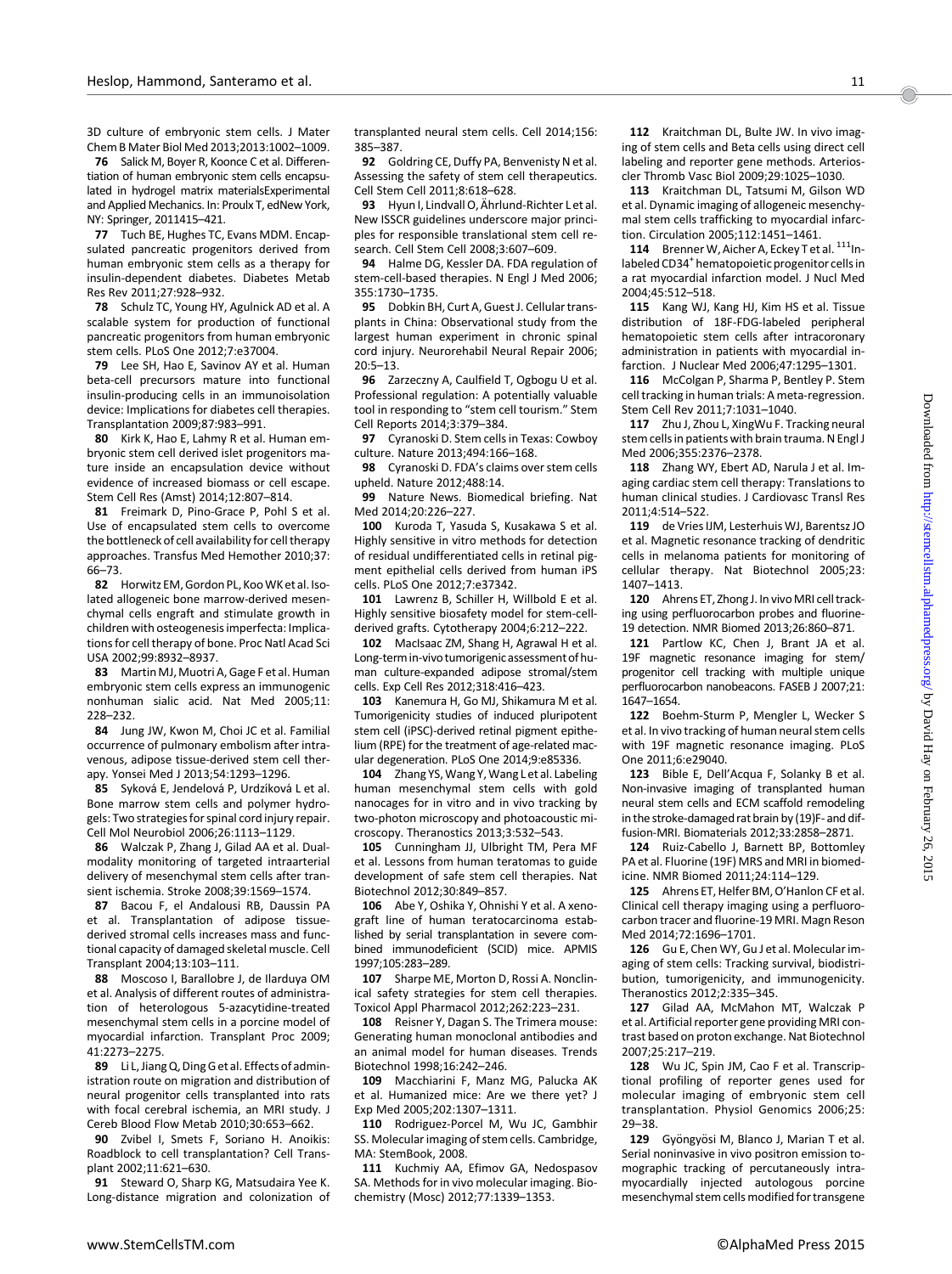reporter gene expression. Circ Cardiovasc Imaging 2008;1:94–103.

130 Pei Z, Lan X, Cheng Z et al. Multimodality molecular imaging to monitor transplanted stem cells for the treatment of ischemic heart disease. PLoS One 2014;9:e90543.

131 Ray P, De A. Reporter gene imaging in therapy and diagnosis. Theranostics 2012;2:333–334.

132 Yaghoubi SS, Campbell DO, Radu CG et al. Positron emission tomography reporter genes and reporter probes: Gene and cell therapy applications. Theranostics 2012;2:374–391.

133 Yaghoubi SS, Couto MA, Chen CC et al. Preclinical safety evaluation of 18F-FHBG: A PET reporter probe for imaging herpes simplex virus type 1 thymidine kinase (HSV1-tk) or mutant HSV1-sr39tk's expression. J Nuclear Med 2006;47:706–715.

134 Yaghoubi SS, Gambhir SS. PET imaging of herpes simplex virus type 1 thymidine kinase (HSV1-tk) or mutant HSV1-sr39tk reporter gene expression in mice and humans using [18F] FHBG. Nat Protoc 2006;1:3069–3075.

135 Wang LV, Hu S. Photoacoustic tomography: In vivo imaging from organelles to organs. Science 2012;335:1458–1462.

136 Yao J, Wang LV. Photoacoustic tomography: Fundamentals, advances and prospects. Contrast Media Mol Imaging 2011;6:332–345.

137 Dokos C, Masjosthusmann K, Rellensmann G et al. Fatal human metapneumovirus infection following allogeneic hematopoietic stem cell transplantation. Transpl Infect Dis 2013;15:E97–E101.

138 López MM, Valenzuela JE, Álvarez FC et al. Long-term problems related to immunosuppression. Transpl Immunol 2006;17:31–35.

139 Centers for Disease Control and Prevention. Guidelines for preventing opportunistic infections among hematopoietic stem cell transplantrecipients. Recommendations and Reports: Morbidity and Mortality Weekly Report, Vol. 49. Washington, D.C.: U.S. Department of Health and Human Services, Public Health Service, Centers for Disease Control, Epidemiology Program, 2001.

140 Hurley CK, Raffoux C, World Marrow Donor Association: International standards for unrelated hematopoietic stem cell donor registries. Bone Marrow Transplant 2004;34:103–110.

141 Kallianpur AR. Genomic screening and complications of hematopoietic stem cell transplantation: Has the time come? Bone Marrow Transplant 2005;35:1–16.

142 Berro M, Mayor NP, Maldonado-Torres H et al. Association of functional polymorphisms of the transforming growth factor B1 gene with survival and graft-versus-host disease after unrelated donor hematopoietic stem cell transplantation. Haematologica 2010;95:276–283.

143 Viel DO, Tsuneto LT, Sossai CR et al. IL2 and TNFA gene polymorphisms and the risk of graft-versus-host disease after allogeneic haematopoietic stem cell transplantation. Scand J Immunol 2007;66:703–710.

144 Tate CC, Shear DA, Tate MC et al. Laminin and fibronectin scaffolds enhance neural stem cell transplantation into the injured brain. J Tissue Eng Regen Med 2009;3:208–217.

145 Guan J, Zhu Z, Zhao RC et al. Transplantation of human mesenchymal stem cells loaded on collagen scaffolds for the treatment of traumatic brain injury in rats. Biomaterials 2013;34:5937–5946.

146 Guyette JP, Gilpin SE, Charest JM et al. Perfusion decellularization of whole organs. Nat Protoc 2014;9:1451–1468.

147 Zhou Q, Li L, Li J. Stem cells with decellularized liver scaffolds in liver regeneration and their potential clinical applications. Liver Int 2014;35:687–694.

148 Sabetkish S, Kajbafzadeh AM, Sabetkish N et al. Whole-organ tissue engineering: Decellularization and recellularization of three-dimensional matrix liver scaffolds. J Biomed Mater Res A 2014 (in press).

149 Bonandrini B, Figliuzzi M, Papadimou E et al. Recellularization of well-preserved acellular kidney scaffold using embryonic stem cells. Tissue Eng Part A 2014;20:1486–1498.

150 Badylak SF, Freytes DO, Gilbert TW. Extracellular matrix as a biological scaffold material: Structure and function. Acta Biomater 2009;5:1–13.

151 Fishman JM, Lowdell MW, Urbani L et al. Immunomodulatory effect of a decellularized skeletal muscle scaffold in a discordant xenotransplantation model. Proc Natl Acad Sci USA 2013;110:14360–14365.

152 Crapo PM, Gilbert TW, Badylak SF. An overview of tissue and whole organ decellularization processes. Biomaterials 2011;32:3233–3243.

153 Song JJ, Ott HC. Organ engineering based on decellularizedmatrix scaffolds. Trends Mol Med 2011;17:424–432.

154 Daly KA, Liu S, Agrawal V et al. Damage associated molecular patterns within xenogeneic biologic scaffolds and their effects on host remodeling. Biomaterials 2012;33:91–101.

155 Valentin JE, Badylak JS, McCabe GP et al. Extracellular matrix bioscaffolds for orthopaedic applications. A comparative histologic study. J Bone Joint Surg Am 2006;88:2673–2686.

156 Gunatillake PA, Adhikari R. Biodegradable synthetic polymers for tissue engineering. Eur Cell Mater 2003;5:1–16; discussion 16.

157 Willerth SM, Sakiyama-Elbert SE. Combining stem cells and biomaterial scaffolds for constructing tissues and cell delivery. Cambridge, MA: StemBook, 2008.

158 Demirbag B, Huri PY, Kose GT et al. Advanced cell therapies with and without scaffolds. Biotechnol J 2011;6:1437–1453.

159 Ben-David U, Mayshar Y, Benvenisty N. Virtual karyotyping of pluripotent stem cells on the basis of their global gene expression profiles. Nat Protoc 2013;8:989–997.

160 Hay DC, Pernagallo S, Diaz-Mochon JJ et al. Unbiased screening of polymer libraries to define novel substrates for functional hepatocytes with inducible drug metabolism. Stem Cell Res (Amst) 2011;6:92–102.

161 Desmarais JA, Hoffmann MJ, Bingham G et al. Human embryonic stem cells fail to

activate CHK1 and commit to apoptosis in response to DNA replication stress. STEM CELLS 2012;30:1385–1393.

162 Tang C, Lee AS, Volkmer JP et al. An antibody against SSEA-5 glycan on human pluripotent stem cells enables removal of teratoma-forming cells. Nat Biotechnol 2011;29:829–834.

163 Ben-David U, Nudel N, Benvenisty N. Immunologic and chemical targeting of the tight-junction protein Claudin-6 eliminates tumorigenic human pluripotent stem cells. Nat Commun 2013;4:1992.

164 Benevento M, Munoz J. Role of mass spectrometry-based proteomics in the study of cellular reprogramming and induced pluripotent stem cells. Expert Rev Proteomics 2012;9: 379–399.

165 Reiland S, Salekdeh GH, Krijgsveld J. Defining pluripotent stem cells through quantitative proteomic analysis. Expert Rev Proteomics 2011;8:29–42.

166 Sinden JD, Muir KW. Stem cells in stroke treatment: The promise and the challenges. Int J Stroke 2012;7:426–434.

167 James ML, Gambhir SS. A molecular imaging primer: Modalities, imaging agents, and applications. Physiol Rev 2012;92: 897–965.

168 de Almeida PE, van Rappard JR, Wu JC. In vivo bioluminescence for tracking cell fate and function. Am J Physiol Heart Circ Physiol 2011;301:H663–H671.

169 Welling MM, Duijvestein M, Signore A et al. In vivo biodistribution of stem cells using molecular nuclear medicine imaging. J Cell Physiol 2011;226:1444–1452.

170 Cromer Berman SM, Walczak P, Bulte JW. Tracking stem cells using magnetic nanoparticles.Wiley Interdiscip Rev Nanomed Nanobiotechnol 2011;3:343–355.

171 Rosen AB, Kelly DJ, Schuldt AJT et al. Finding fluorescent needles in the cardiac haystack: Tracking human mesenchymal stem cells labeled with quantum dots for quantitative in vivo three-dimensional fluorescence analysis. STEM CELLS 2007;25:2128–2138.

172 Lin S, Xie X, Patel MR et al. Quantum dot imaging for embryonic stem cells. BMC Biotechnol 2007;7:67.

173 Eisenblätter M, Ehrchen J, Varga G et al. In vivo optical imaging of cellular inflammatory response in granuloma formation using fluorescence-labeled macrophages. J Nucl Med 2009;50:1676–1682.

174 Zinn KR, Chaudhuri TR, Szafran AA et al. Noninvasive bioluminescence imaging in small animals. ILAR J 2008;49:103–115.

175 Eghtedari M, Oraevsky A, Copland JA et al. High sensitivity of in vivo detection of gold nanorods using a laser optoacoustic imaging system. Nano Lett 2007;7:1914–1918.

176 Chamberland DL, Agarwal A, Kotov N et al. Photoacoustic tomography of joints aided by an Etanercept-conjugated gold nanoparticle contrast agent: An ex vivo preliminary rat study. Nanotechnology 2008;19: 095101.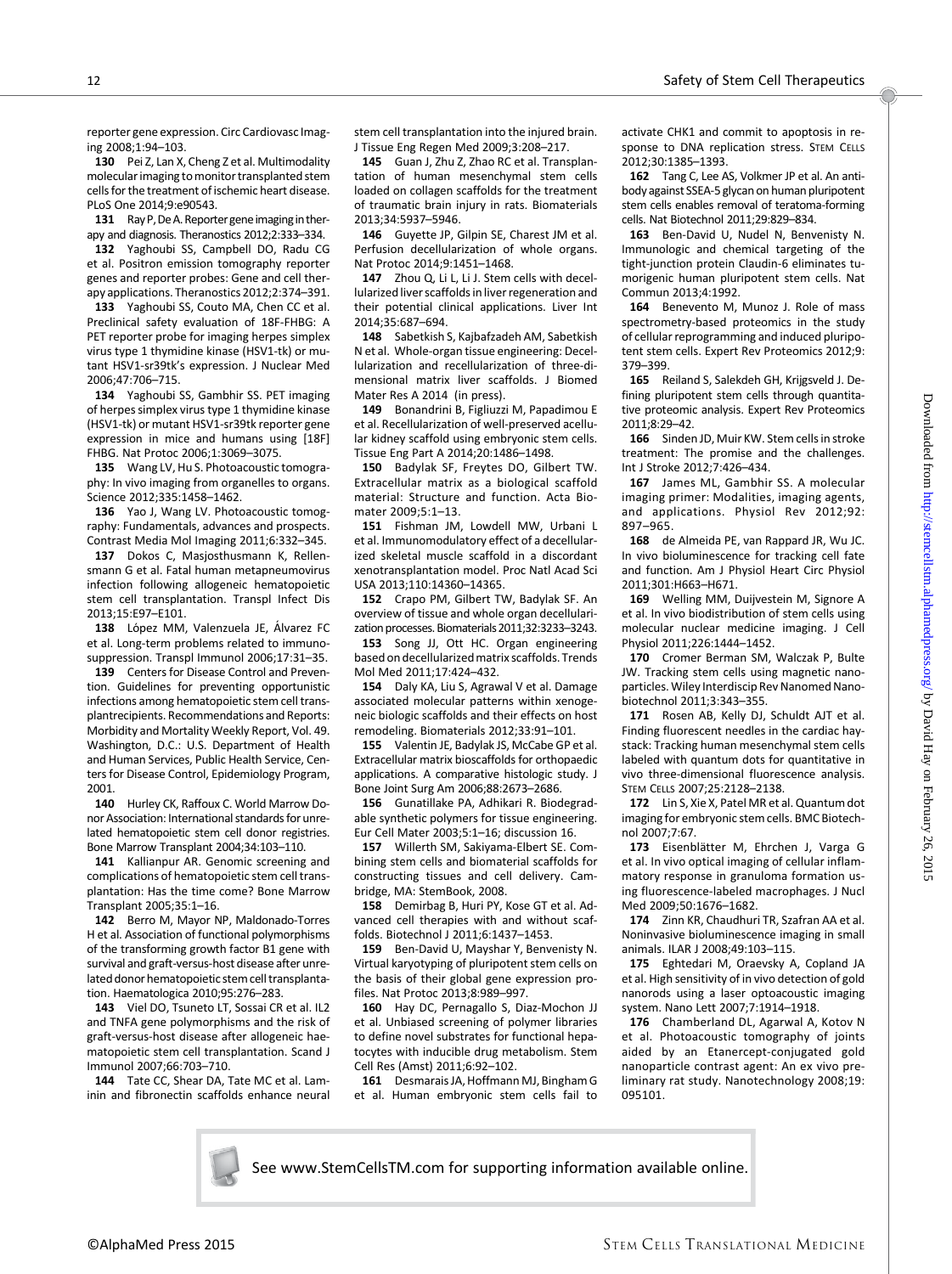<http://stemcellstm.alphamedpress.org/content/suppl/2015/02/26/sctm.2014-0110.DC1.html> Supplementary material can be found at: